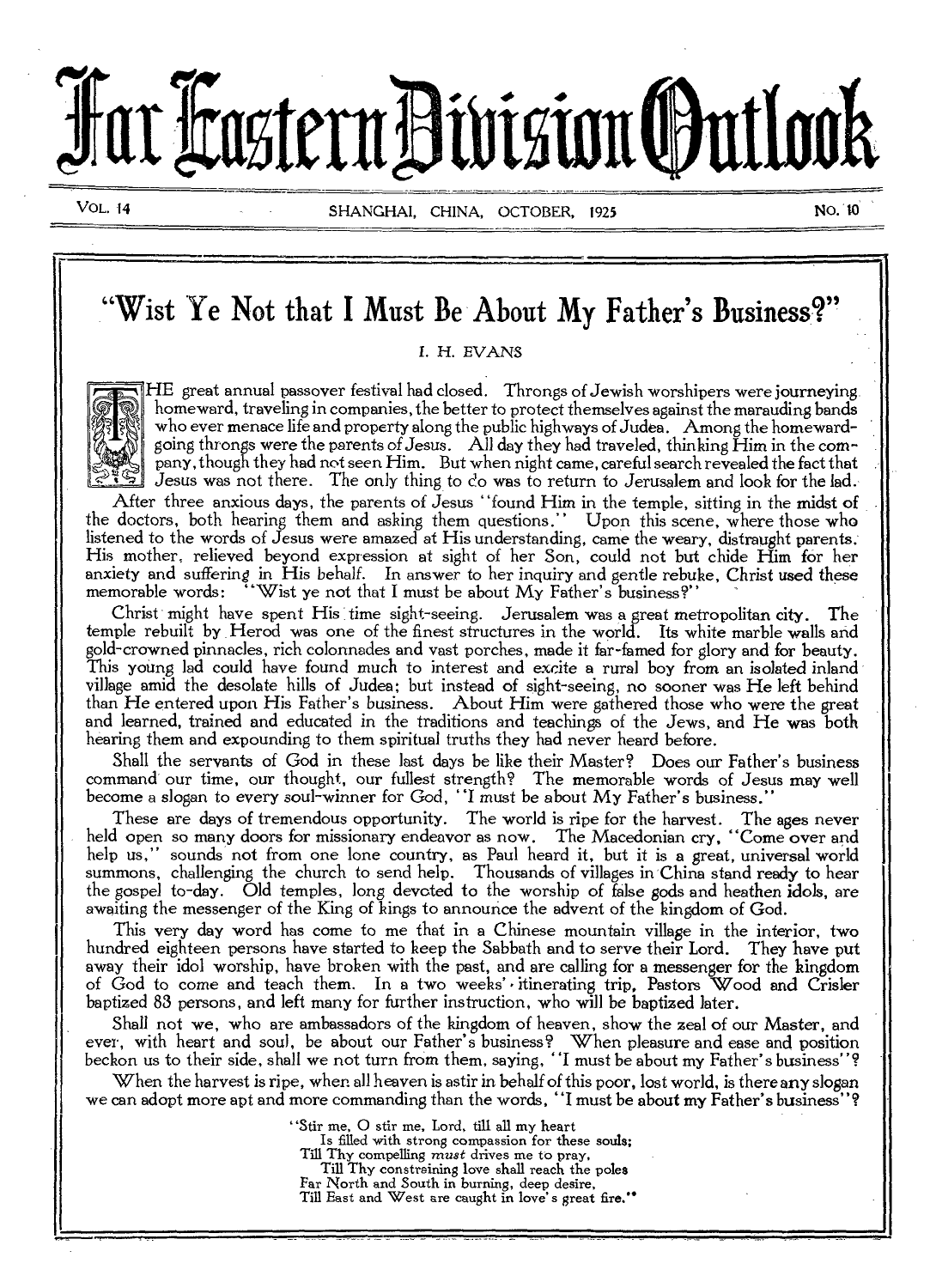# Reports of Progress in the Manchurian Union Mission

#### **The Fengtien Mission**

*(Synopsis of biennial report rendered by Pastor B.*  Petersen, director of the Fengtien Mission, during the *Manchurian Union session, Mukden, June, 1925)* 

Since our last Union session the Lord has blessed in the ingathering of souls. Through the faithful labors of the workers during 1923, 31 souls were baptized; and 33 united with us in 1924, making a total of 64 new members.

Two new churches have been organized and added to the Mission. There are now seven churches and one company, with a total membership at the end 1924 of 152. Good reports are coming in from every part of the field telling of a number ready to go forward in baptism.

The worth of literature scattered throughout the Mission since our last biennial session, was \$14,782.24 Mexican. The Lord has greatly blessed our young men as they have *gone* from place to place. They have met many difficulties. The war added its perplexities; some were forced to leave their field of labor; yet the work has gone forward.

A provincial institute was recently held in Mukden. The brethren in attendance gave study day by day to plans and methods for meeting the mind of the Lord in colportage ministry. Financial goals,were set ; the colporteurs themselves set a goal for leading 28 souls to Christ during 1925. The prospects for this work are very bright.

Calls for church schools are coming in faster than we can fill them. Our church members object to sending their children to other schools. The parents are pressing this matter upon us, and earnest efforts should be put forth to give the children of our church members a Christian education. This mission has five church schools. The enrollment is 102. Nearly all the students attending the Intermediate School last winter are now engaged in the canvassing work.

Good progress has been made in the Home Missionary Department, and reports of the work accomplished are received regularly every month. Besides selling and distributing small literature and Chinese Sabbath Calendars, 34,000 Bible portions were distributed; and nearly every worker and several of the lay members took an active part in the Harvest Ingathering Campaign.

There has been advancement in tithe-paying, despite the poor exchange in local currency during the last year, The total native tithe was \$1,794.82 Mexican. Donations from the eight Sabbath schools in the Fengtien Mission amounted to \$1,052 62. Other mission offerings amounted to \$380.95.

The outlook for this Mission is very bright. We have a loyal band of workers, and our courage is good. Still, there is great need of a larger measure of the Holy Spirit than we have yet experienced. As workers for Christ, we solicit the prayers of all the believers, that we may see a larger number of souls won from darkness to light.

Bernhard Petersen.

#### **Kirin Provincial Mission**

*(Synopsis of report rendered by Brother F. M. Larsen,* dirator of *the Kirin Provincial Mission, at the biennial session in* 

*Mukden, June, 1925)* 

The report of the Kirin Mission for the past two years shows some slight gains. We have two organized churches and one company, and we have been able to open up work at a new place. The tithe receipts total less than our mission goal, yet they show an advance over previous years. In the Sabbath school offerings there has been a better gain, although the membership is less in 1924 than in 1923. During the two years 18 souls have been baptized. How we wish we could report a larger number! Shall we not as workers bestir ourselves to the importance of bringing souls to Christ? This should be our highest aim.

In spite of many handicaps, the book work is advancing. We have some fine young men in the field whose aim is not only to place our publications in the hands of the people, but with God's help to win souls. Each man has set a goal for at least one soul for this year. May the Holy Spirit lead them to success.

That we may have a larger gain in souls won for Christ, and that those won may be thoroughly grounded in the faith ; that we shall encourage all our members in faithful tithepaying; that we shall build up a Sabbath school membership of at least 120 for this year,---these aims stand before us, and we press prayerfully forward to meet them. The end is near. May we be watchful and ready, doing faithfully the work God has given us to do. F. M. Larsen.

#### **Sabbath School Department— Manchurian Union**

*(Synopsis of biennial* report *rendered by Mrs. F. M. Larsen, secretary of the Sabbath School Department of the Manchurian Union, Mukden, June, 1925)* 

The past two years have been filled with blessings in our Sabbath schools throughout the Union. In the Fengtien Province, with its eight schools, the membership has increased from 171 to 198; in the Kirin Province, with its three Sabbath schools, the membership was 87 during the year 1923, and 85 in 1924. Our offerings have decreased in this Union the past year, having been \$914.32 Mex. in 1923 as against \$860.74 last year. The loss is explained by the fact that we have had a less number of foreign families of late. However this may be, with the help of the Lord we hope to do better in every phase of our work the coming biennial term. With continued cooperation on the part of all, we surely will see our Sabbath school work going forward with greater success. We should have soul-winning goals; we must bring our neighbors and friends into the Sabbath school; we must study the memory verses; and as we do our part faithfully, we shall find ourselves enjoying more and more of the strength and blessing of the Lord in our departmental work. Our great hope is to *see* many souls won for the Master.

## **The Home Missionary Department of the Manchurian Union**

*(Synopsis of report rendered by Pastor A dlai A. Esteb Home Missionary secretary of the Manchurian Union, during the biennial session held in Mukden, June 10-18, 1925.)* 

The Sabbath school Department brings the Church *in* to study; the Home Missionary Department leads the church members out'  $\mathfrak{p}$  work. This is the real goal of these two important departments--all *the church at study and all the church at work.* Surely every member of the church should be a member of the Sabbath school, and every member of the church should be an active home missionary worker. We have been told that *"the church of Christ has been organized on earth for missionary purposes."* If a church, then, loses its missionary spirit, it loses<br>its right to exist. Some one has said, "There its right to exist. Some one has said, are two roads before every church; one leads to the mission field, the other to the graveyard." *<sup>I</sup>am* most happy to call your attention to some figures which prove that the churches of Manchuria have not taken the road to the graveyard :

#### Comparative Report

|                                                  | 1921-22 1923-24 |
|--------------------------------------------------|-----------------|
| Letters written 429                              | 1.766           |
| Letters received  332                            | 1,323           |
| Missionary visits 3,024                          | 7.046           |
| Bible Readings 5,185                             | 9.041           |
| Subscriptions taken                              | 1.141           |
| Papers sold $\ldots \ldots \ldots$ 6,576         | 2.441           |
| Papers mailed, lent, given away 857              | 1.634           |
| Books sold $\ldots \ldots \ldots$ 948            | 23,852          |
| Books lent or given away 2,037                   | 1.041           |
| Tracts sold $\ldots \ldots \ldots \ldots 1,376$  | 6.725           |
| Tracts lent or given away 13,448                 | 29,296          |
| Hours of Christian Help Work                     | 2,292           |
| Articles of clothing given away. 95              | 128             |
| Number of meals provided 509                     |                 |
| Treatments given 538                             | 2.043           |
| Offerings, Home Missionary Work                  | \$39.54         |
| Harvest Ingathering . Mex. \$2,234.60 \$3,309.86 |                 |

These figures show good gains in almost all lines of missionary endeavor. The first quarterly report of 1925 reveals a gain over the entire year 1921. Thus in only four years the home missionary work has grown until now the work formerly done in an entire year is done in a single quarter. I am sure that we all rejoice to see this splendid progress; but *we must never be satisfied with the achievements of the past. We*  are to view the accomplishments of yesterday only as they inspire us to higher attainments today. We are living in the present, and are facing our tremendous task of finishing *the*  work in Manchuria. God is holding us responsible for the souls of these people. Oh, *that*  this thought might grip our hearts as it should! Then we would all be active participants in the home missionary advance that is eventually to have a large part in carrying the third angel's message to every home in the Manchurian Union.

Adlai A. Esteb.

`e Chinese Government, through the Postal Administration, published in 1923 for the first time a detailed census of Manchuria by *hsiens.* This estimate gives to Fengtien Province a population of 12,824,779; to Kirin Province, 6,405,011; **to** Heihinghiang, 2,853,644, According to these figures, the population of the Manchurian Union is 22,083,434.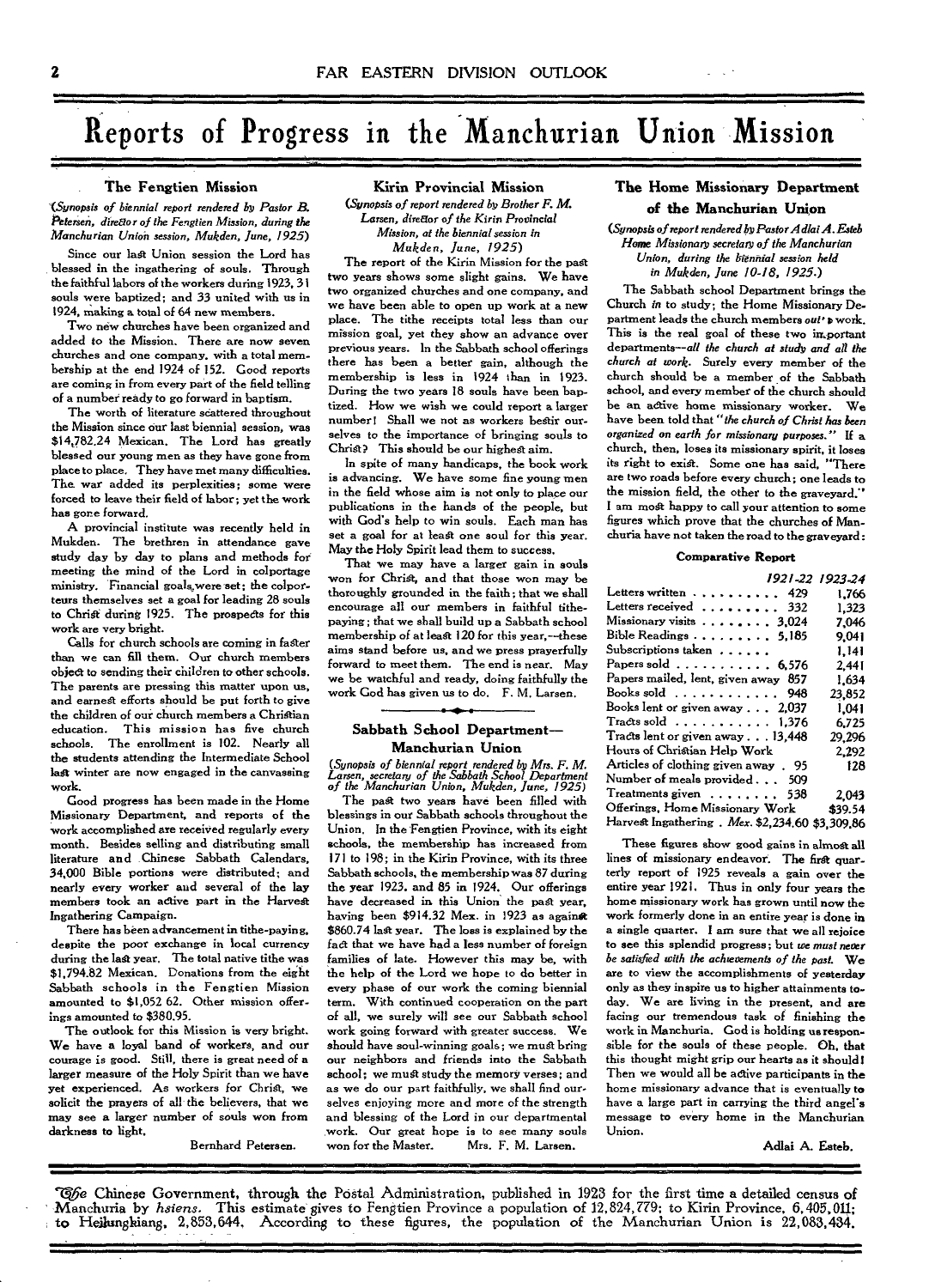

# **`Should It Also Be Difficult in Mine Eyes?'**

## C. H. WATSON

#### *(Synopsis of an address by Pastor C. H. Watson, vice president of the Genera: Conference of Seventh-day Adventists, to workers of the Far Eastern Division assembled in Spring Council, Shanghai, April, 1925)*

TO THE workers of the Far Eastern Division field gathered here to-day the work seems vast, the needs many, the opportunities wonderful. Surely, brethren, the Lord has answered our prayers and opened all these doors of opportunity. I can remember when we were praying that God would open doors before us, and how we rejoiced as a church all round the world when a single door opened in these far fields. To-day so many doors are open that we cannot enter them all. I believe that God would have us earnestly study the situation, and wait upon Him for guidance and for power to go on confidently as workers together with Him. We talk of the fewness of workers; let us not forget that God is here. And as for finances, our support is dependent on our spiritual relations, our faith in God.

The other day a brother said to me, "Brother Watson, there is an atmosphere here in the Far East that depresses the courage." True; but, brethren, there is grace and strength with the Lord to lift the heart above all feelings of depression to the place of power and courage in His *service.* We make a mistake when we marshal the difficulties and allow them to depress our courage and to sap our spiritual strength. Let us read together this morning some scriptures on this point:

"Thus saith the Lord of hosts, If it be difficult *(margin)* in the eyes of the remnant of this people in these days, shall it also be difficult in Mine eyes? saith the Lord of hosts; Behold, I will save My people from the east country, and from the west country." Zechariah 8:6,7.

I care not where you apply these words,—whether in all the world, or in China, or in Malaysia, or Japan or any other land,—they are an assurance from the Lord to this people. How very foolish of us to think that our difficulties are God's difficulties! How foolish to suppose that because the situation seems impossible to us that it is of necessity impossible to God! There is nothing impossible with God; these difficulties that shut us away from efficiency and fruit. fulness in the cause of God are nothing at all with Him.

"Thus saith the Lord of hosts; Behold, I will save My people from the east country and from the west country.

We hear our workers talking of the difficulties of doing the work out in West China. Well, Brother Warren, lift up your head; for God is going to bring them from the west. And Brother Gjording, God is going to bring them from the east. He is going to save His people from the ends of the earth. In Java, in China,—wherever there are men and women to be saved,—there God has promised to save His people. Difficulties will not prevent Him. Wherever He finds a man or a woman who believes that God is going to save by the foolishness of preaching, there He will mightily use that man or that woman to save men.

So let us be men and women of faith in God. Let us ask God to help us to understand why we are less efficient,

less fruitful in God's cause, than we should be. And then let us surrender ourselves wholly, depending on the arm of God to work His purpose through us. The fewer and more scattered we are, the greater the need of divine strength. The more terrible the darkness around us, the greater the need for us to lift up our faces and have them lightened by the glory of the countenance of God.

The Lord through the prophet Isaiah says:

"In that day sing unto her, A vineyard of red wine. I the Lord do keep it, I will water it every moment: lest any hurt it, I will keep it night and day."

The Lord is speaking here of His Church, and of His wonderful care for His people. His Church is the object of His untiring, ceaseless vigilance. He says, "I will keep it night and day."

"Fury is not in Me; who will set the briers and thorns against *Mein battle?* I would go through them; I would burn them together." Isaiah  $27:2.6.$ 

There are two alternatives in this scripture—to front God with the difficulties as impossibilities, or to turn from any thought of being overcome by difficulties and to lay hold of the strength of God. Brethren, I fear that in our human weakness we have been marshaling the difficulties and setting them against God, when we should see the Lord march. ing through our difficulties and consuming them as He goes.

"Let him take hold of My strength," the Lord invites; "that he may make peace with Me, and he shall make peace with Me." This peace *in the* heart of the worker "passeth all understanding." It banishes all thought of weakness. Then let us turn from the strengthless relationships of doubt of God to the all-conquering strength of the Lord. When we talk of difficulties, let us talk about them as something that God's strength can overcome. Let us reach up and take hold of that strength, and make sure of the victory that is ours in Christ.

# **Hangchow Colporteur Institute**

# **JOHN** OSS

THE colporteur institute held July 29 to August 8 in Hangchow, a great city in the northern Chekiang section of the Kiangsu Mission, was one of the most successful we have ever conducted. The Spirit of the Lord was present, and we and the ten recruits in attendance received a great blessing.

In conducting the institute we endeavored to follow the Master-Teacher's example. It was "by personal contact and association that Jesus trained His disciples....He did not sermonize as men do to-day....On His journeys through country and cities He took them with Him, that they might see how He taught the people. He linked their interest with His, and they united with Him in the work."-"Desire *of Ages,"* pp. 151, *152.* 

At 6:30 in the morning we met for Bible study and prayer. Following breakfast, we separated into groups of two or three, and canvassed in different parts of the city. An hour and a half in the evening was spent in a study of the principles of Christian salesmanship, and in drill work, with discussion of problems met with during the day.

At the close of the institute, four remained to continue the colporteur work begun in the city, and six went out by assignment to places near by. We believe the results of the Hangchow institute will be far-reaching.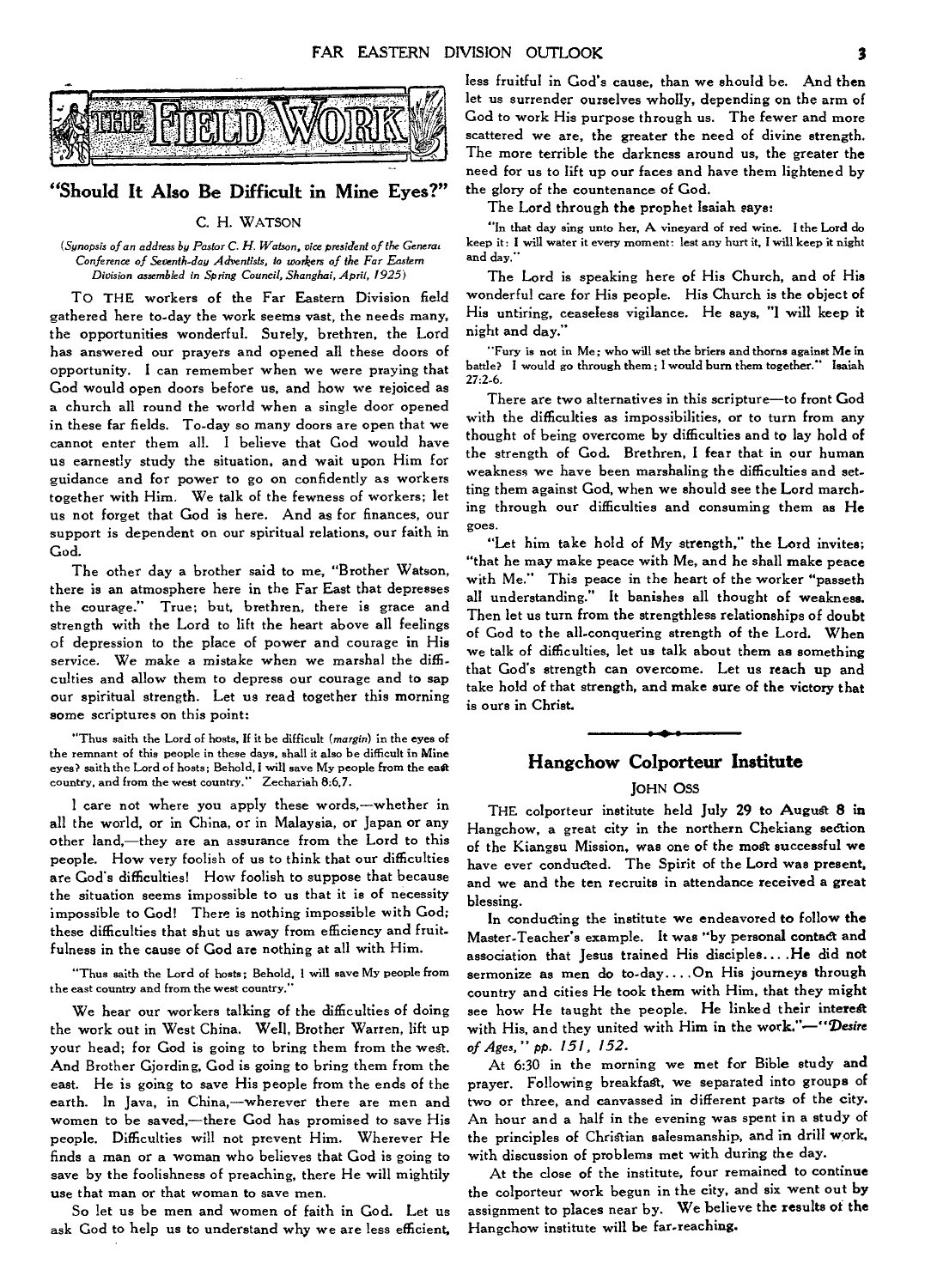# **The Penang Dispensary**

# L. V. FINSTER

**IT** was the privilege of the writer to spend Big Week at the Penang Dispensary, otherwise known as the Penang *Mission* Clinic. Instead *of* selling books, I was a patient; but under the kind care of Dr. Gardner and his good wife, I was able to spend the following week in the work for which **I** came to Penang.

**During** this time **I** saw something of the work of the institution. The Dispensary has been running about six months. Ten thousand cases have already passed through its doors. From fifty to one hundred patients were treated every day. The Lord has greatly blessed the work of the doctor in bringing relief from bodily pain and also in doing a *spiritual* work. Brother Pan, a Chinese evangelist, has been working for the patients, and also in the city as the work opens. I was glad to find a good Sabbath school with about thirty attending regularly. On Sabbath afternoon a small English Sabbath school is conducted.

While in Penang I held Bible studies nearly every day. It was encouraging to see the interest manifested by many. **It** is hoped that about twenty will be ready for baptism soon.

As **I** visited among the people, **I** saw *in* a *new* way the influence our health work can have in opening the way for the presentation of gospel truth. If evangelistic efforts can be put forth in connection with the medical work, it will have a wonderful effect in winning men from darkness to this message.

The doctor and his wife are very busy, and happy in their work. The Dispensary needs many things to make their efforts more effective. We are glad that some of the Big Week receipts will be used for better equipping this institution.

**L.. V.** FINSTER.

# **Last Minute Suggestions**

THE work planned for us this month is a common task inviting every member of the church to take an active part in *bringing* the good news of salvation to our friends and neighbors. Some of our brethren talking about the large amount gathered for the cause last year through the Harvest Ingathering work, expressed themselves as being very thankful. Appreciation of what others have done is not enough. Not moral support, but participant effort in the campaign is our greatest need. Let us put forth a supreme effort to rally all our brethren to take an *active* part in the divine plan of obtaining means to build up the Lord's cause.

## **Follow-Up Work**

**Very** good experiences were reported last year by those who followed up interested ones they met while soliciting. More than ever should we **emphasize** the follow-up phase of the Harvest Ingathering work. If such a plan is followed throughout the field we shall have won many souls to Christ as a result. Let us all plan definitely to use the "Follow-up" method **this**  J. J. Strahle.

# Division Sabbath School Dept.

# **Sabbath School Notes**

# MRS. **I. H.** EVANS

OWING to the return to America of Mrs. **0.** F. Sevrens, the work of the Union Sabbath school secretary in the Philippine Union Mission has *been* laid on **L. D.** Warren, who sends in a prompt and full report. He says: "This report shows a ten per cent increase in offerings and an eight *per* cent increase in membership over the preceding quarter. **I believe** we shall soon put the Sabbath school membership in excess of the church membership. This is already true in all but one of our missions."

Mrs. M. C. Warren, of the West China Union Mission, writes when sending in the Sabbath school report for the second quarter: **"I** know you are always pleased when reports come in. **I** am happy this time over advances in our field. There is some improvement in almost every line. We set a goal of \$400 gold for the year in offerings. We are \$41.80 gold to the good for the first half of the year. In membership we have gained 169 since the close of last year, but must win 48 more in order to reach our goal. The greatest advancement is in West Szechwan. New stations are being opened and the learners and members are being trained to support the Sabbath school work."

From Korea comes the good report that "all the schools have reported, and the Home Department is growing. The offering, which almost always falls down the second quarter of the year, remained up this quarter." What a splendid thing it would be *if* each one of the eleven Sabbath school *secretaries* in the Far Eastern Division, could say, when sending in the quarterly report. "All the schools have reported, and the Home Department is growing!"

Mrs. W. j. Harris, Sabbath school secretary **of the** North China Union Mission, writes that they are planning to have a Rally Day in Tientsin in August, and one in Peking in September. She says: "I hope these Rally Days will fix the full object and spirit of the Sabbath school more firmly in the hearts and minds of our members, so that they will work harder to fulfill that purpose." In this connection it might not be out of place to *remind* all who are able to use material in the Chinese language in their Rally Day programs, that the January, 1926, number of the *Sabbath School Helper is* the annual Rally Day number, and will contain a Rally Day Program, and helpful material and suggestions for a profitable Rally Day. Order at once.

From a letter from Miss Florence Nagle (it seems almost impossible not to write "little Florence Nagle"), of the Waichow Mission, which has been sorely beset during the last two years, the following paragraph is taken:

"While we were in Canton, papa told you that **I** was the Sabbath school superintendent up here for **the first two quarters. I** am glad to tell you that our goal for the first quarter was set at \$112 Mexican, and we received \$118. The second quarter it was set at \$140, and we received *\$142.60.* The first quarter I handed out one Daily Study Card and twelve Perfect Attendance Cards. The second quarter I handed out twelve Daily Study Cards and fifty Perfect Attendance Cards. These are the first Daily Study and Perfect Attendance Cards passed out here in Waichow. We had a good interest, and I enjoyed the work very much."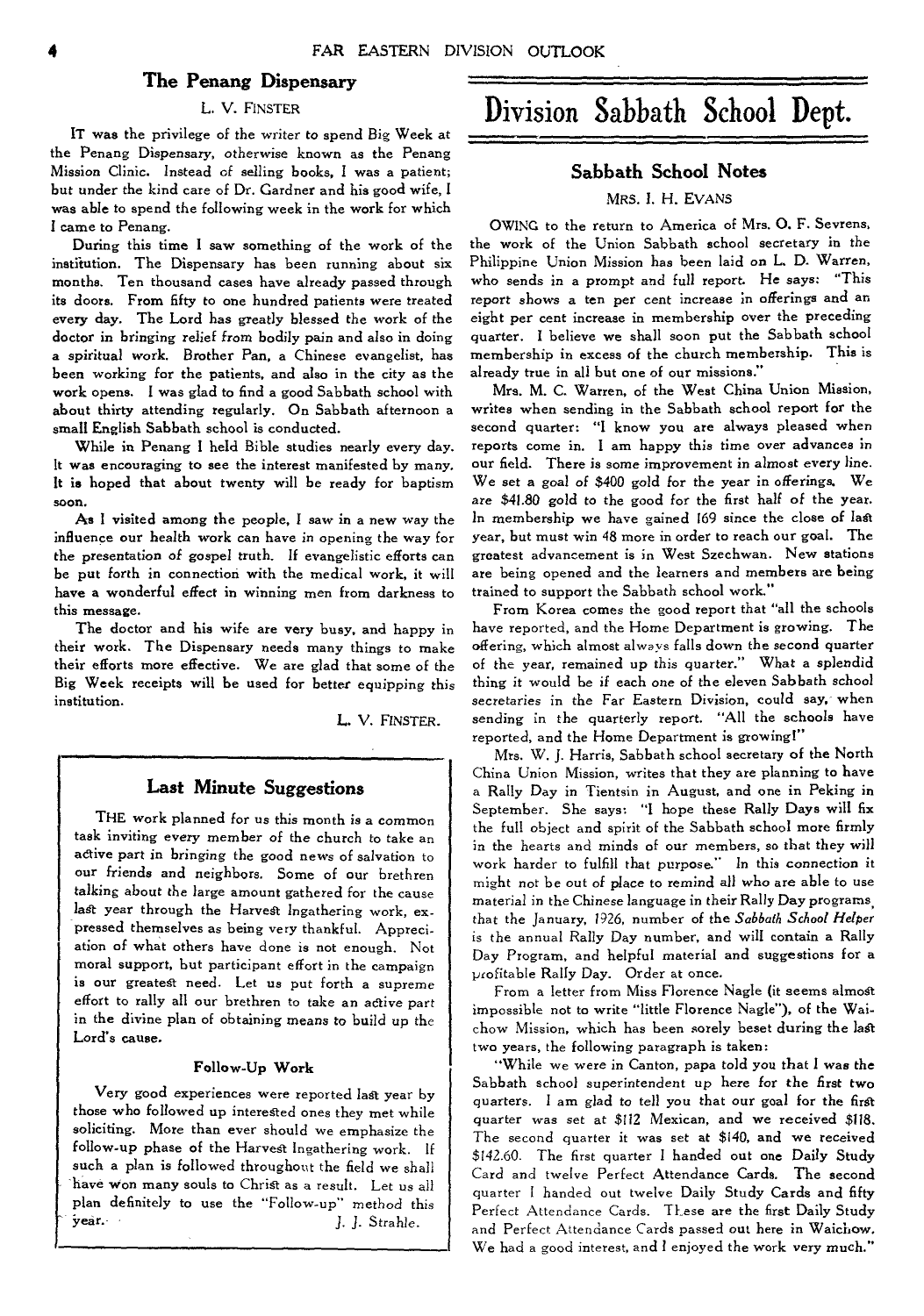# Miscellaneous Reports—Biennial Sessions of Union Missions—1925

#### **The South Chosen Mission**

# *(Synopsis of biennial report rendered by Pastor C. W. Lee, director of the South Chosen Mission, Seoul, May 29 to June 6, 1925)*

Our present staff of Korean workers consists of *one* ordained *minister, six* licensed *ministers, one* of whom has been colporteur field agent, three Bible women, two colporteur evangelists, one secretary treasurer, one office secretary, right canvassers, and eight teachers. These various workers, including the colporteurs, are stationed in fourteen different places. In addition to one organized church there are eight organized companies, some of whom should soon be prepared for full church organization. There are *thirteen organized* Sabbath schools and twenty-four family schools.

#### Tithes and Offerings

The church tithe has been making a steady growth during the past four years, reaching in 1924 Yen 446.79. During the years 1923-24 the total Sabbath school offerings amounted to Yen 1,701.80.

Thank offerings, including midsummer, annual, and other offerings, in 1923, were Yen 375.74 and in 1924, Yen 412.00. totaling Yen 787.74. The total tithes and offerings, not including Harvest Ingathering, for the past two years, was Yen 5,813.11. This is a gain of a little over Yen 1,000.

#### Literature Work

In literature sales the past two years were approximately Yen 3,500 in advance of the previous two years. The year 1925 bids fair to be the beat year in our history; for during the first four months the sales amounted to Yen 5.302.20.

This sale of literature has been a seed-sowing, the harvest of which we cannot estimate. But the Lord of the harvest knows, and He has promised that His word shall not return unto Him void, but that it shall accomplish the thing whereunto He sends it.

#### The Departments

The Sabbath school offerings have increased a little more than Yen 300 the past two years, over the former period. The membership has made a gain of 219.

The activity of our Home Missionary Department accounts for the work of our field being spread over so wide an area. Reports do not show all the facts; but I know from personally collected *information* that a large per cent of our believers were won by the personal work of church members. One company of five, without a regular worker, was the means of preparing ten others for baptism last year. A farmer sold out in a place where he had raised up a little company, and moved to another district. Six months later we learn that he has already organized a Sabbath school, which he is conducting in his home. Little by little our members are *learning to use our*  literature in their missionary efforts.

Junior Missionary Volunteer societies are conducted in connection with our primary schools. This is helping the students to develop Christian experience. The Missionary Volunteer Department has done a great service, not only to the youth, but to the whole church in fostering a love for reading and the habit of reading the Bible through.

Five church schools are being conducted. Two of our companies conduct a night school. **In another place a** kindergarten is **being suc-** cessfully carried on with benefit to the church. We are endeavoring to raise the standard of education in our field, and to this end have constituted the church school at Keizan the mission school. A new and commodious building has been erected, and dormitory space for ten boys and three girls provided. We are endeavoring to equip this school to do thorough work, and look forward to the time when it may be possible to carry the first year of academic work here. Some industrial work in provided.

#### **Our** Needs

We need more workers. We do not ask this because of an enlarged constitutency, but because of the urgent need to save the harvest. We *pray* the Lord to *send* laborers into His harvest, and speedily finish the work.

C. W. Lee.

## **The Publishing Work in Japan**

# *(6xtratts from the biennial report sal milted to the Japan Union session last June, by Brother E. J. Kraft)*

The total literature sales in the Japan Union for 1923 were 16,597.55 Yen, and for the year 1924 17,591.50 Yen, the year showing a slight gain over 1923.

In Japan we have one colporteur to every thirty-one members, while the average for the world is one to every eighty-eight members. In this respect Japan leads the world. Let us do all we can in the next two years to double our membership and thereby double our number of colporteurs.

As our student colporteurs are doing a very good work in the canvassing field, a word of praise is not out of place. Last summer there were four student colporteurs in the field. One earned a full scholarship, and another did very well. As a result of their work we have two new people attending regularly at one of tf e churches where they worked. There are four students working again this summer and **I** believe that each of these will earn a scholarship.

Let us remember our colporteurs in our prayers, that the Lord may bless those engaged in this important work. E. J. Kraft.

## **Young People's Work in Manchuria**

# R. M. Cossentine

*Junior* Missionary Volunteer organizations have been maintained in all our church schools each year for several years. At the close of 1924 there were in the 5 schools 116 members. During the last quarter of 1924 two senior societies were organized. These have been active in distributing literature, in missionary correspondence, and in street preaching. The Changchun school society opened a night school, teaching the "Thousand Characters" *and* Bible. Some *of* the pupils came to Sabbath school.

The Department has fostered the Reading Courses, and some results have been seen. The books of the Primary Reading Courses have been placed in each school by the missions, and at the end of 1924 thirty-three Primary Reading Course certificates were issued to pupils in the schools who had passed examinations.

This *is* the day of young people, and our young people should 'se encouraged to go forward.

## **Literature Sales in Manchuria**

*(extra:is from a report of the Publishing Department of the Manchurian Union Mission for the biennial period ending Dec. 3l, 1924. as rendered by Pastor Esteb at the Mukden general meeting)* 

We thank the Lord that the literature *sale* in the Manchurian field have gradually increased, as indicated by the following figures: 1919-1920, \$11,863.87, Mexican; 1921-1922, \$18,226.34; 1923-1924,\$20,027.07.

The records of the past have been made, and we are now facing the future. The colporteurs are realizing the need of a deeper spiritual experience. They have each set individual "soul goals" for the year, making a total of 45 for the Union.

Brethren and sisters, the work is onward; but to finish the work will take the same spirit that possessed the hearts of those who pioneered the book work in the beginning of the Advent Movement. Oh, that the spirit of those early pioneers would grip our hearts! They saw in the printed page the solution of the problem of warning the world. They sacrificed for the book work. They were consecrated to the book work. They loved the book work. They were not ashamed of the precious books and magazines. Brethren, let us be consecrated to the book work. Let us with tears pray more and work more for the circulation of **our** truthfilled literature.

It is my prayer to-day that God will touch our hearts and help us to catch a vision of the sacredness of the work and of the certainty of its triumph.

#### Adlai A. Esteb.

#### **Chosen Union—Treasurer's Report**

*(Synopsis of the financial report rendered by the Chosen Union Mission treasurer, Brother L. 1. Bowers, during their biennial meeting held in Seoul, May 29 to June 6, /925)* 

Ever since the opening of the work in Chosen, God has supplied all our needs. At times our needs seemed far greater than we could possibly meet from funds in hand, yet God has always helped us in one way or another. Especially has He blessed in the gradual increase in the total tithes and offerings received from our constituency. During the biennial period of 1915-16 the total receipts for tithes and offerings was Yen 6,477.97. This was increased during the next biennial *period* by nearly 50 per cent. The biennial period 1919-20 brought an increase of 100 per cent. Since that time the increase has been gradual and in 1923-24 the total amount of tithes and offerings for Chosen was Yen 26,371.32, an average per capita of Yen 19.40 for every baptized believer. Receipts from Harvest Ingathering campaigns are not included in these totals.

The tithing principle is being understood more and more by our brethren and sisters. The present economic conditions make it difficult to increase the general average above that of a few years ago, but marked progress along this line has been made in one of our fields; namely, the Center Mission, where the average per capita tithe during 1924 stood at Yen 7.26.

During the coming biennial period we must individually and collectively do our very best in the raising of funds so that the work may **be**  finished speedily in the Chosen Union.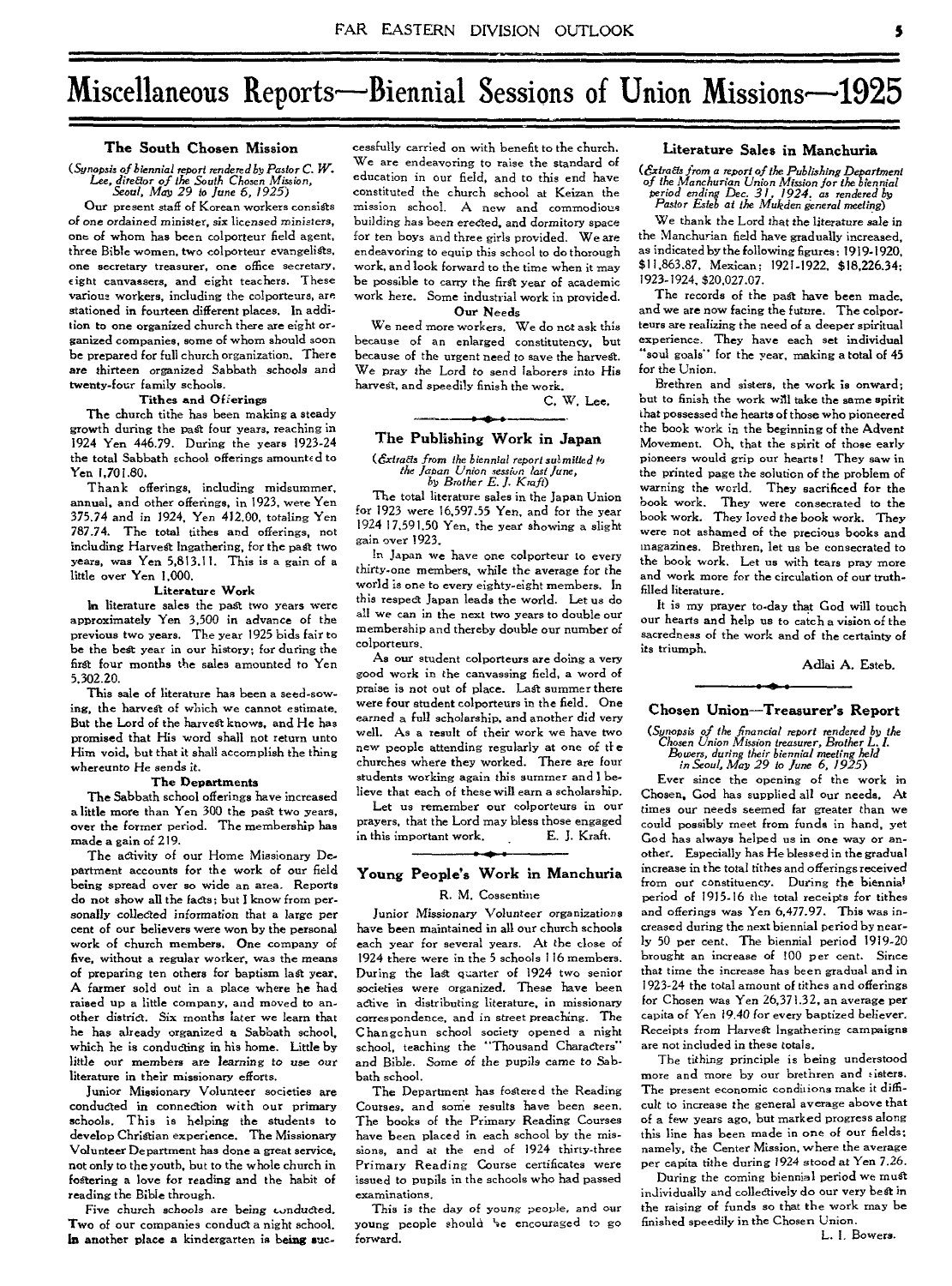# THE FAR EASTERN DIVISION OF THE GENERAL CONFERENCE OF SEVENTH-DAY ADVENTISTS

# STATISTICAL SUMMARY ---- INCLUDING PROVINCIAL MISSIONS --- FOR THE QUARTER ENDING JUNE 30, 1925

|                                                |                     |                         |                                   |                 |                    |                                      |                               |                      |                                    |                                               |                          |                                   |                                                                              |                         |                                             |                                                                                                 |                               |                  | All Values in U.S.Gold |
|------------------------------------------------|---------------------|-------------------------|-----------------------------------|-----------------|--------------------|--------------------------------------|-------------------------------|----------------------|------------------------------------|-----------------------------------------------|--------------------------|-----------------------------------|------------------------------------------------------------------------------|-------------------------|---------------------------------------------|-------------------------------------------------------------------------------------------------|-------------------------------|------------------|------------------------|
|                                                |                     |                         |                                   |                 |                    |                                      |                               |                      |                                    |                                               |                          |                                   |                                                                              |                         |                                             |                                                                                                 |                               |                  |                        |
|                                                |                     |                         |                                   |                 |                    |                                      |                               |                      |                                    |                                               |                          |                                   | THE FAR EASTERN DIVISION OF THE GENERAL CONFERENCE OF SEVENTH-DAY ADVENTISTS |                         |                                             |                                                                                                 |                               |                  |                        |
|                                                |                     |                         |                                   |                 |                    |                                      |                               |                      |                                    |                                               |                          |                                   |                                                                              |                         |                                             | STATISTICAL SUMMARY ---- INCLUDING PROVINCIAL MISSIONS --- FOR THE QUARTER ENDING JUNE 30, 1925 |                               |                  |                        |
|                                                |                     |                         |                                   |                 |                    |                                      |                               |                      |                                    |                                               |                          |                                   |                                                                              |                         |                                             |                                                                                                 |                               |                  |                        |
|                                                |                     |                         |                                   |                 |                    |                                      |                               |                      |                                    |                                               |                          |                                   |                                                                              |                         |                                             |                                                                                                 |                               |                  |                        |
| (1601d)                                        |                     |                         |                                   |                 |                    |                                      |                               |                      |                                    |                                               |                          |                                   |                                                                              |                         |                                             |                                                                                                 |                               |                  |                        |
|                                                |                     |                         |                                   |                 |                    |                                      |                               |                      |                                    |                                               |                          |                                   |                                                                              |                         |                                             |                                                                                                 |                               |                  |                        |
|                                                |                     | بم                      |                                   | Quarter<br>1033 |                    |                                      |                               |                      |                                    |                                               | Schools                  | 30, 25                            |                                                                              |                         |                                             | (201d)<br>Sales                                                                                 | Societies                     | ÷.               | 1925 (gold)            |
| Union Missions                                 | Churches            |                         | 1925                              |                 |                    |                                      |                               |                      |                                    |                                               |                          |                                   | .25                                                                          | <b>SCHOOLS</b>          |                                             |                                                                                                 |                               | ă,<br>å.         |                        |
| and                                            |                     |                         |                                   | J,              |                    |                                      |                               |                      |                                    |                                               |                          |                                   |                                                                              |                         |                                             | 1925,                                                                                           | $\mathbf{r}^{\prime}$         |                  |                        |
| Provincial Missions                            |                     | Membershi<br>1925       | Baptisms during<br>second Quarter | Net GAIN during | urdained Ministers | Licensed Ministers                   | Licensed Missionaries         | of Colporteurs       | Total No. of Laborers<br>1925      | Native TITHE Reccipts<br>Second Quarter, 1925 | sabbath<br>June 30, 1925 | Membership,June<br>Sabbath School | ufferings for Missions<br>Totel Sabbath School<br>Secend Quarter,            | No. of CHURCH           | Enrollment, Church Schools<br>June 30, 1925 | and Periodicals<br>Total Literature                                                             | zi                            | Ê,               | Barvest Ingathering    |
|                                                | 9                   | $\ddot{\circ}$          |                                   | Minus sign      |                    |                                      |                               |                      | $\tilde{c}$                        | (601d)                                        |                          |                                   |                                                                              |                         |                                             | Second Qr.                                                                                      | p.                            | Membership,      | ð                      |
| in the<br>Par Bastern                          |                     |                         |                                   |                 |                    |                                      |                               |                      |                                    |                                               | <b>a</b>                 |                                   |                                                                              |                         |                                             |                                                                                                 | ř.                            | Societie         | Receipts               |
| Division                                       | Number              | <b>Baptized</b><br>June |                                   |                 |                    |                                      |                               | No.                  | June                               |                                               | $\dot{\mathbf{z}}$       |                                   |                                                                              |                         |                                             | Books                                                                                           | å.                            |                  | Second                 |
|                                                |                     |                         |                                   |                 |                    |                                      |                               |                      |                                    |                                               |                          |                                   |                                                                              |                         |                                             |                                                                                                 |                               |                  |                        |
|                                                |                     |                         |                                   |                 |                    |                                      |                               |                      |                                    |                                               |                          |                                   |                                                                              |                         |                                             |                                                                                                 |                               |                  |                        |
| PHILIPPINE UNION                               | 106                 | 6056                    | 419                               | 402             | 15                 | 29                                   | 48                            | 71                   | 231                                | \$5974.84                                     | 173                      |                                   | 5579 \$1775.89                                                               | 18                      | 891                                         | \$17219.81                                                                                      | 69.                           | 1681             | \$991.00               |
| Northern Luzon Mission                         | 14<br>75            | 961<br>593              | 109<br>72                         | 108<br>72       | ड<br>т             | $\overline{\mathfrak{s}}$<br>ट       | $\overline{\epsilon}$<br>Ŧ    | 72<br>ΊB             | $\overline{34}$<br>$\overline{36}$ | 559.12<br>657.22                              | -25<br>24                | 612                               | 1046   171,07<br>166.56                                                      | $\mathbf{2}$<br>1       | 89<br>33                                    | 1485.20<br>3339.30                                                                              | 10<br>20                      | 259<br>323       |                        |
| East Visayan Mission<br>West Visayan Mission   | 35                  | 1899                    | זצד                               | 153             | τ                  | $\boldsymbol{\tau}$                  | 15 1                          | ∏3                   | 45                                 | 1742.73                                       | 56                       | 1431                              | 486.20                                                                       | 7                       | 315                                         | 3927.47                                                                                         | 13                            | 310              | 991.00                 |
| Central Luzon Conf.                            | 49<br>उ             | 2523<br>छ               | тп                                | 70<br>-1        | ड                  | 13<br>I                              | $\epsilon$                    | $\overline{26}$<br>т | 68<br>Ŧ                            | 2943, 29<br>72.48                             | 65<br>ड                  | 2404<br>$\overline{86}$           | 922.98<br>29,08                                                              | $\overline{\mathbf{z}}$ | 224                                         | 7022.98<br>662.25                                                                               | 26.                           | 789              |                        |
| Southern Luzon Mission<br>Union Mission        |                     |                         |                                   |                 | उ                  | 3                                    | דר                            | т                    | 64                                 |                                               |                          |                                   |                                                                              | $\mathbf{1}$            | 230                                         | 782.61                                                                                          |                               |                  |                        |
|                                                |                     |                         |                                   |                 |                    |                                      |                               |                      |                                    |                                               |                          |                                   |                                                                              |                         |                                             |                                                                                                 |                               |                  |                        |
| CHOSEN UNION                                   | 22                  | 1633                    | 16                                | 20              | 16                 | 20                                   | 74                            | 29                   | 137                                | 1018.54                                       | 85                       | 3752                              | 828,22                                                                       | 32                      | 11 21 5                                     | 3406.98                                                                                         | 31                            | 1160             |                        |
| West Chosen Mission                            | ת                   | 720                     |                                   |                 | Ţ                  | Ŧ                                    | 24                            | ᠊ᡒ                   | 33                                 | 481.74                                        | 37                       | 1923                              | 470.92<br>188.38                                                             | 18                      | 593                                         | 986.24                                                                                          | 75<br>$5^{\circ}$             | 660<br>207       |                        |
| Central Chosen Mission<br>South Chosen Mission | 7<br>$\overline{2}$ | 432<br>319              | $\overline{15}$                   | ফ               | Σ<br>Ţ             | Ŧ<br>Ŧ                               | ᠋ᡉ<br>$\overline{\mathbf{u}}$ | ह<br>$\overline{12}$ | $\overline{19}$<br>30              | 298.76<br>215.41                              | $\overline{22}$<br>23    | 850<br>774                        | 133.85                                                                       | 5<br>6                  | 156<br>203                                  | 1072.43<br>1321.01                                                                              | 6                             | 178              |                        |
| Union Mission                                  | ट                   | 62                      |                                   |                 | т                  | $\overline{\boldsymbol{\mathsf{g}}}$ | 29                            | Ţ                    | 55                                 | 22.63                                         | ड                        | 206                               | 35,07                                                                        | 3                       | 263                                         | 28.30                                                                                           | $\overline{2}$ $\overline{1}$ | $\overline{115}$ |                        |
|                                                |                     |                         |                                   |                 |                    |                                      |                               |                      |                                    |                                               |                          |                                   |                                                                              |                         |                                             |                                                                                                 |                               |                  |                        |
| JAPAN UNION                                    | 10                  | 448                     | 21                                | 21              | 8                  | 9                                    | 10                            | 13                   | 49                                 | 1371.03                                       | 16                       | 537                               | 603.11                                                                       |                         | 40                                          | 4864.30                                                                                         | 4                             | 65               | 131.00                 |
| Kyushu Mission<br>Chugoku Mission              | 2<br>т              | -45<br>54               | Ŧ                                 | Ţ               | T                  | т<br>2                               | $\overline{\mathbf{3}}$       | 72<br>T              | $\overline{\mathbf{3}}$<br>7       | 105.72<br>248,84                              | $\overline{z}$<br>8.     | 43<br>85                          | 25.23<br>90.39                                                               |                         |                                             |                                                                                                 |                               |                  |                        |
| Kansai Mission                                 | 3                   | 112                     | π                                 | π               | т                  | 3                                    | ı                             | उ                    | $\overline{\mathbf{e}}$            | 327.94                                        | $\overline{5}$           | 173                               | 150.53                                                                       |                         |                                             |                                                                                                 |                               |                  |                        |
| Kanto Mission<br>Tohoku Mission                | 3<br>т              | 188<br>32               | $\overline{4}$<br>τ               | 4<br>τ          | T                  | т<br>т                               |                               | $\overline{5}$       | ह<br>ī                             | 579.20<br>26.38                               | 3.<br>T                  | 194<br>29                         | 155.42<br>11,38                                                              |                         |                                             |                                                                                                 |                               |                  |                        |
| Hokkaido Mission                               |                     | 17                      |                                   |                 |                    | т                                    | 1                             | т                    | 3                                  | 63.15                                         | 1.                       | 13                                | 14,55                                                                        |                         |                                             |                                                                                                 |                               |                  |                        |
| Union Mission                                  |                     |                         |                                   |                 | 75                 |                                      | τ                             | т                    | 19                                 | 19,80                                         |                          |                                   | 155,41                                                                       | $\mathbf{1}$            | 40                                          | 4864.30                                                                                         | 4                             | 65               | 131.00                 |
|                                                |                     |                         |                                   |                 |                    |                                      |                               |                      |                                    |                                               |                          |                                   |                                                                              |                         |                                             |                                                                                                 |                               |                  |                        |
| MANCHURIAN UNIUN                               | 9<br>7              | 206<br>156              | 4<br>Ţ                            | 4<br>T          | 4<br>т             | S<br>т                               | 14<br>ह                       | 17<br>៑ទ             | 42<br>$\overline{25}$              | 169,96<br>123.91                              | 12<br>$\overline{8}$     | 376<br>275                        | 119.87<br>85.53                                                              | 7<br>5                  | 128<br>88                                   | 1669.92<br>766.97                                                                               | 8<br>6                        | 146<br>106       |                        |
| rengtien Mission<br>Kirin Mission              | $\overline{2}$      | 50                      |                                   |                 | т                  | Υ                                    | 4                             | $\overline{6}$       | 13                                 | 46.06                                         | 4                        | 101                               | 34, 34                                                                       | $\mathbf{1}$            | 28                                          | 902.95                                                                                          | т                             | 28               |                        |
| Union Mission                                  |                     |                         |                                   |                 | τ                  |                                      | T                             | 7                    | Ŧ                                  |                                               |                          |                                   |                                                                              | $\mathbf{1}$            | 12                                          |                                                                                                 | $\mathbf{1}$                  | $\overline{12}$  |                        |
|                                                |                     |                         |                                   |                 |                    |                                      |                               |                      |                                    |                                               |                          |                                   |                                                                              |                         |                                             |                                                                                                 |                               |                  |                        |
| CENTRAL CHINA UNION                            | 20                  | 1568                    | 90                                | 84              | 16                 | 32                                   | 62                            | 53                   | 229                                | 662.73                                        | 73                       | 2494                              | 4,56,49                                                                      | 25                      | 544                                         | 3722.35                                                                                         | $\mathbf{z}$<br>ı.            | 162<br>120       | 429.86                 |
| Honan Mission<br>Hunan Mission                 | ر<br>پېښې           | $\frac{597}{1498}$      | π<br>æσ                           | π<br>20         | ᠊ᡏ<br>3            | ᠊᠋ᡉ<br>इ                             | 23<br>బా                      | 73<br>[13            | $\overline{90}$<br>$\overline{61}$ | 245.68<br>177,46                              | $\overline{26}$<br>24    | 973<br>रुद्र र                    | 204.16<br>104.80                                                             | 6<br>$\overline{\tau}$  | 190<br>100                                  | 1158.00                                                                                         |                               |                  | $4.68*$                |
| Hupeh Mission                                  | 7                   | $\overline{348}$        | $\overline{35}$                   | $\overline{33}$ | 3                  | 5                                    | $\overline{10}$               | 4                    | 36                                 | 133.99                                        | 14                       | 320                               | 58,56                                                                        | 6                       | 139                                         | 686.74                                                                                          | T                             | 42               | 421.05<br>7.77         |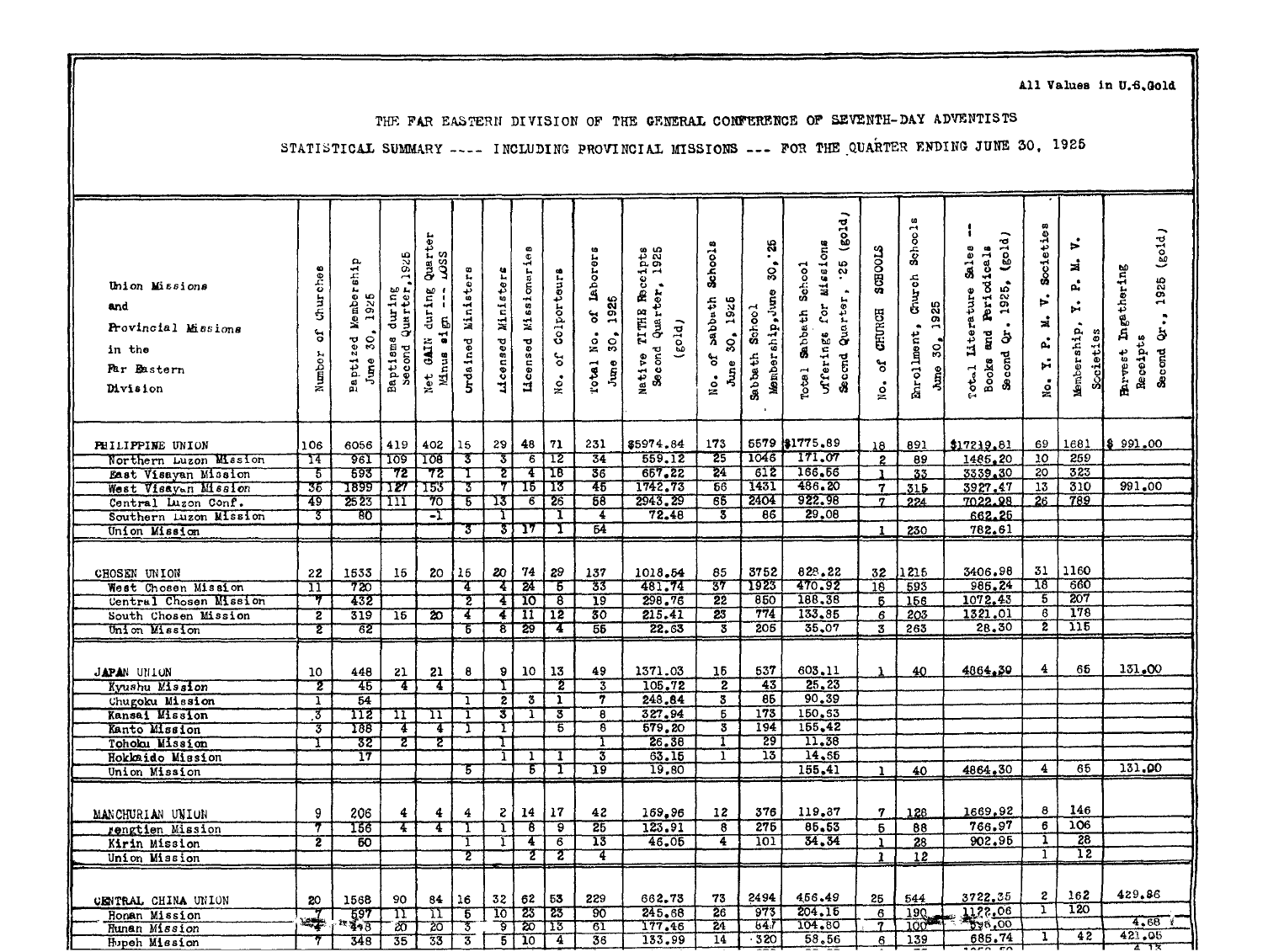| Kiangsi Mission                                                                    | $\mathbf{z}$   |                 |                 | $97 - 24 - 20$  | $-5$                    | 41                      |                                      | $6 \mid 8$       | 26              |                  |                         |                 |                 |                   |          |                               |                 |      | 4.13  |
|------------------------------------------------------------------------------------|----------------|-----------------|-----------------|-----------------|-------------------------|-------------------------|--------------------------------------|------------------|-----------------|------------------|-------------------------|-----------------|-----------------|-------------------|----------|-------------------------------|-----------------|------|-------|
| Shensi Mission                                                                     |                | 48              |                 |                 |                         | $\overline{\mathbf{s}}$ | $\overline{\mathbf{z}}$              | 4                | 12              | 86,00            | 6                       | 279             | 55.35           | 4                 | 75       | 1059.50                       |                 |      |       |
| Union Mission                                                                      |                |                 |                 |                 | 7                       | П                       | TΤ                                   | т                |                 | 19.60            | 3                       | 75              | 33.63           | $\mathbf{2}$      | 40       | 257.05                        |                 |      |       |
|                                                                                    |                |                 |                 |                 |                         |                         |                                      |                  | $\overline{4}$  |                  |                         |                 |                 |                   |          |                               |                 |      |       |
|                                                                                    |                |                 |                 |                 |                         |                         |                                      |                  |                 |                  |                         |                 |                 |                   |          |                               |                 |      |       |
| NORTH CHINA UNION                                                                  | 3              | 215             | 24              | 24              | 6                       | 10                      | 15                                   | 17               |                 |                  |                         |                 |                 |                   |          |                               | $\mathbf{3}$    | 120  |       |
| Shantung Mission                                                                   | ᡓ              | তঃ              |                 |                 |                         |                         | ᠊ᡖ᠊                                  | Πō               | 54              | 203.78           | 10                      | 390             | 122.32          | 6                 | 276      | 2064.28                       |                 | - 60 |       |
|                                                                                    | т              | 122             |                 |                 |                         |                         |                                      |                  | 31              | 98.38            | 6                       | 222             | 37.52           | б                 | 224      | 920.07                        | т               | 60   |       |
| Chihli Mission                                                                     |                |                 | $\overline{24}$ | -24             | 73                      | ड                       | ह                                    | 76               | 19              | 105.40           | $\overline{4}$          | 168             | 84.80           | ı.                | 52       | 1144.21                       | 2               |      |       |
| Union Mission                                                                      |                |                 |                 |                 | τ                       |                         | $\overline{\mathbf{z}}$              | т                | $\overline{4}$  |                  |                         |                 |                 |                   |          |                               |                 |      |       |
|                                                                                    |                |                 |                 |                 |                         |                         |                                      |                  |                 |                  |                         |                 |                 |                   |          |                               |                 |      |       |
|                                                                                    |                |                 |                 |                 |                         |                         |                                      |                  |                 |                  |                         |                 |                 |                   |          |                               |                 |      |       |
| 80. CHINA UNION (Estimated)                                                        | 35             | 2272            |                 |                 | 16                      | 69                      | 46                                   | $\mathbf{7}$     | 244             | 950.00           | 83                      | 3804            | 561.60          | 50                | 2318     | 2153.61                       | $\mathbf{2}$    | 85   |       |
| Cantonese Mission                                                                  |                | 358             |                 |                 | 75                      | די                      | '20                                  | 75               | हह              |                  | $\overline{16}$         | 448             | 132.69          | $\overline{9}$    | 251      | 1105.32                       |                 | -86  |       |
| Hakka Mission                                                                      | 4              | 818             |                 |                 | 3                       | 23                      | 2                                    | T                | 31              |                  | 21                      | 1175            | 106.50          | 11                | 519      |                               |                 |      |       |
| Kwangsi Mission                                                                    | 5              | 147             |                 |                 | T                       | Σ                       |                                      | т                | 30              |                  | $\overline{8}$          | 192             | 128.85          | $\mathbf{2}$      | 98       | 179.64                        |                 |      |       |
| North rukien Mission                                                               | 75             | 342             |                 |                 | T                       | π                       | Τ                                    |                  | 27              |                  | າຈັ                     | 450             | 55.04           | 8                 | 322      |                               |                 |      |       |
| South Fukien Mission                                                               | т              | 272             |                 |                 | 7                       | 4                       | 5                                    |                  | 44              |                  | 7                       | 730             | 72,70           | $\overline{\tau}$ | 500      | 385.87                        | T               |      |       |
| Swatow Mission                                                                     | র              | 335             |                 |                 | Τ                       | ह                       | ᡒ                                    | 1                | 49              |                  | $\overline{21}$         | 809             | 65,82           | 13                | 628      | 482.78                        |                 |      |       |
| Union Mission                                                                      |                |                 |                 |                 | т                       | z                       | T                                    | т                | Ъ               | 950.00           |                         |                 |                 |                   |          |                               |                 |      |       |
|                                                                                    |                |                 |                 |                 |                         |                         |                                      |                  |                 |                  |                         |                 |                 |                   |          |                               |                 |      |       |
|                                                                                    |                |                 |                 |                 |                         |                         |                                      |                  |                 |                  |                         |                 |                 |                   |          |                               |                 |      |       |
| WEST CHINA UNION                                                                   | $\overline{2}$ | 103             | 11              | 13              | 6                       | 3                       | 11                                   | $\boldsymbol{z}$ | 24              | 133.39           | 9                       | 362             | 109.48          | 4                 | 131      | 128.33                        | 2               | 36   | 8.15  |
| Last Szechwan Missich                                                              | I              | 64              | 3               | 75              | 7                       | т                       | 4                                    | 2                | 10              | 77.98            | 4                       | 133             | 63.16           | $\mathbf{2}$      | 40       | 110.65                        | T               | ळ    | 8.15  |
| West Szechwan Mission                                                              | т              | 39              | ΈΤ              | ह               | उ                       | т                       | Ъ                                    |                  | 10              | 45.27            | $\overline{\mathbf{4}}$ | 206             | 40.98           | $\overline{2}$    | 91       |                               |                 | 16   |       |
| Tibetan Mission                                                                    |                |                 |                 |                 |                         | T                       | $\overline{2}$                       |                  | 4               | 10.14            | 1                       | 14              | 5.34            |                   |          | 17.68                         |                 |      |       |
|                                                                                    |                |                 |                 |                 |                         |                         |                                      |                  |                 |                  |                         |                 |                 |                   |          |                               |                 |      |       |
|                                                                                    |                |                 |                 |                 |                         |                         |                                      |                  |                 |                  |                         |                 |                 |                   |          |                               |                 |      |       |
| EAST CHINA UNION                                                                   | 28             | 1281            | 172             | 166             | 9                       | $15 \mid 53$            |                                      | 34               | 200             | 711.15           | 66                      | 2715            | 536.77          | 26                | 784      | 2266.44                       | $4\phantom{.0}$ | 303  | 27.85 |
| Anhwei Mission                                                                     | 75             | उटङ             | $72^{\circ}$    | 72              | $\overline{\mathbf{3}}$ |                         | $4 \frac{1}{7}$                      | 118              | 81              |                  | $\overline{13}$         | 441             | 80.26           | $\overline{11}$   | 258      | 586.82                        | т               | उड   | 6.50  |
| Klangsu Wission                                                                    | Ίš             | 692             | $\sqrt{82}$     | 76              | 2                       |                         | $7$ 113                              | ত                | 63              | 175.43<br>487.59 |                         |                 |                 | 9.                | 379      | 1333.67                       | τ               | 200  |       |
| South Chekiang Mission                                                             | 7              | 260             | 48              | 48              | $\mathbf{2}$            |                         | $3 \mid 20$                          |                  |                 |                  | 26                      | 1598            | 412.18          |                   |          | 345.95                        | T               | 70   | 21.35 |
| Union <i>Eission</i>                                                               |                |                 |                 |                 | $\overline{2}$          | $\overline{1}$          |                                      | 6                | 50              | 48.13            | 27                      | 676             | 44.33           | 6.                | 147      |                               |                 |      |       |
|                                                                                    |                |                 |                 |                 |                         |                         | $\overline{\mathbf{3}}$              | $\mathbf{1}$     | $6^{\circ}$     |                  |                         |                 |                 |                   |          |                               |                 |      |       |
|                                                                                    |                |                 |                 |                 |                         |                         |                                      |                  |                 |                  |                         |                 |                 |                   |          |                               |                 |      |       |
|                                                                                    |                |                 |                 |                 |                         |                         |                                      |                  |                 |                  |                         |                 |                 |                   |          |                               |                 |      |       |
| Division Headquarters                                                              |                |                 |                 |                 | 6                       |                         | 4143                                 | 1                | 158             |                  |                         |                 |                 | ı                 | 287      |                               |                 |      |       |
|                                                                                    |                |                 |                 |                 |                         |                         |                                      |                  |                 |                  |                         |                 |                 |                   |          |                               |                 |      |       |
|                                                                                    |                |                 |                 |                 |                         |                         |                                      |                  |                 |                  |                         |                 |                 |                   |          |                               |                 | 108  | 55.29 |
| MALAYSIAN UNION                                                                    | 23             | 1611            | 73              | 74              | 21                      | 38                      | 156.                                 | 127              | 177             | 3862.06          | 52                      | 1751            | 1619.50         | 15                | 828      | 6410.89                       | 3               |      |       |
| <b>Batakland Mission</b>                                                           |                |                 |                 |                 | ٦.                      |                         | 1                                    |                  | 7               | 67.70            | 6                       | 120             | 35.78           | 1                 | 120      | 16.70                         |                 |      |       |
| British North Borneo                                                               | 2              | 163             | 4               | 4               | $\overline{1}$          | $3^-$                   | 5                                    |                  | 13              | 125.40           | 7                       | 115             | 78,21           | 6                 | 119      | 118.42                        |                 |      |       |
| East Java Mission                                                                  | उ              | I7I             | ह               | $\overline{27}$ | 3                       | ब                       | 73                                   | 6                | य               | 727.71           | $\overline{6}$          | 168             | 351.44          | т                 | 65       | 2349.32                       |                 |      |       |
| Malay States Mission                                                               | т              | 161             | ह               |                 | т                       | $\overline{6}$          | $\overline{2}$                       |                  | זו              | 254.80           | 7                       | 171             | 101.11          | $\overline{2}$    | 50       | 206.25                        |                 |      |       |
| North Sumatra Mission                                                              | т              | क               |                 | -3              | Т                       |                         | τ                                    | -2               | 8               | 108,00           | 1                       | 49              | 50.51           | T                 | 6        | 135.61                        |                 |      |       |
| Siam Mission                                                                       | т              | $\overline{56}$ | 5               |                 | т                       | 5                       | $\overline{\overline{\overline{3}}}$ | $\overline{2}$   | 12              | 107,30           | 3                       | $\overline{80}$ | 42.38           | 1                 | 36       | 330.00                        |                 |      |       |
| Singapore Mission                                                                  | उ              | 261             | т               |                 | 2                       | $\overline{5}^-$        | उ                                    |                  | $\overline{12}$ | 922.20           | 6.                      | 327             | 495.13          | T                 | 16       | 1800.60                       | ष्टा            | 708  | 52.29 |
| South Summetra Mission                                                             | τ              | स्र             | π               | īī              | T                       | 2                       | $\overline{\mathbf{3}}$              |                  | 8               | 173.89           | 2                       | 115             | 138.83          | 1                 | 37       |                               |                 |      | 3.00  |
| West Java Mission                                                                  | G              | 370             | 10              | $10^{-}$        | $\overline{2}$          | $\overline{\mathbf{3}}$ | $\overline{12}$                      | πō               | 36              | 925.70           | 10                      | 307             | 197.80          | f.                | 70       | 1454.19                       |                 |      |       |
| Celebes Mission                                                                    | 3              | 212             | $\overline{26}$ | 25              | $\overline{2}$          |                         | $\overline{\mathbf{3}}$              | $\overline{6}$   | $\mathbf{u}$    | 449.36           | 4                       | 299             | 128.31          |                   |          |                               |                 |      |       |
| Union Mission                                                                      | ד              | 93              |                 |                 | $\epsilon$              |                         | $5\sqrt{16}$                         | T                | $\overline{35}$ |                  |                         |                 |                 | $\mathbf{R}$      | 309      |                               | т               |      |       |
|                                                                                    |                |                 |                 |                 |                         |                         |                                      |                  |                 |                  |                         |                 |                 |                   |          |                               |                 |      |       |
|                                                                                    |                |                 |                 |                 |                         |                         |                                      |                  |                 |                  |                         |                 |                 |                   |          |                               |                 |      |       |
| SUNGARI-MONGOLIAN MISSION                                                          | $\mathbf{1}$   | 312             |                 |                 | $\overline{z}$          | 6                       | $\mathbf{3}$                         | 6                | 18              | 514,75           | 5                       | 362             | 347.35          | $\mathbf{z}$      | 57       |                               | $\mathbf{z}$    | 148  |       |
| (Estimated)                                                                        |                |                 |                 |                 |                         |                         |                                      |                  |                 |                  |                         |                 |                 |                   |          |                               |                 |      |       |
|                                                                                    |                |                 |                 |                 |                         |                         |                                      |                  |                 |                  |                         |                 |                 |                   |          |                               |                 |      |       |
|                                                                                    |                |                 |                 |                 |                         |                         |                                      |                  |                 |                  |                         |                 |                 |                   |          |                               |                 |      |       |
| DIVISION TOTALS June 30, 1925259 15605 829 808 123 236 435 277 1563 \$15572.23 583 |                |                 |                 |                 |                         |                         |                                      |                  |                 |                  |                         |                 | 22112 \$7080.60 |                   | 186 7499 | \$43906.91 130 4014 \$1643.15 |                 |      |       |
|                                                                                    |                |                 |                 |                 |                         |                         |                                      |                  |                 |                  |                         |                 |                 |                   |          |                               |                 |      |       |
|                                                                                    |                |                 |                 |                 |                         |                         |                                      |                  |                 |                  |                         |                 |                 |                   |          |                               |                 |      |       |
|                                                                                    |                |                 |                 |                 |                         |                         |                                      |                  |                 |                  |                         |                 |                 |                   |          |                               |                 |      |       |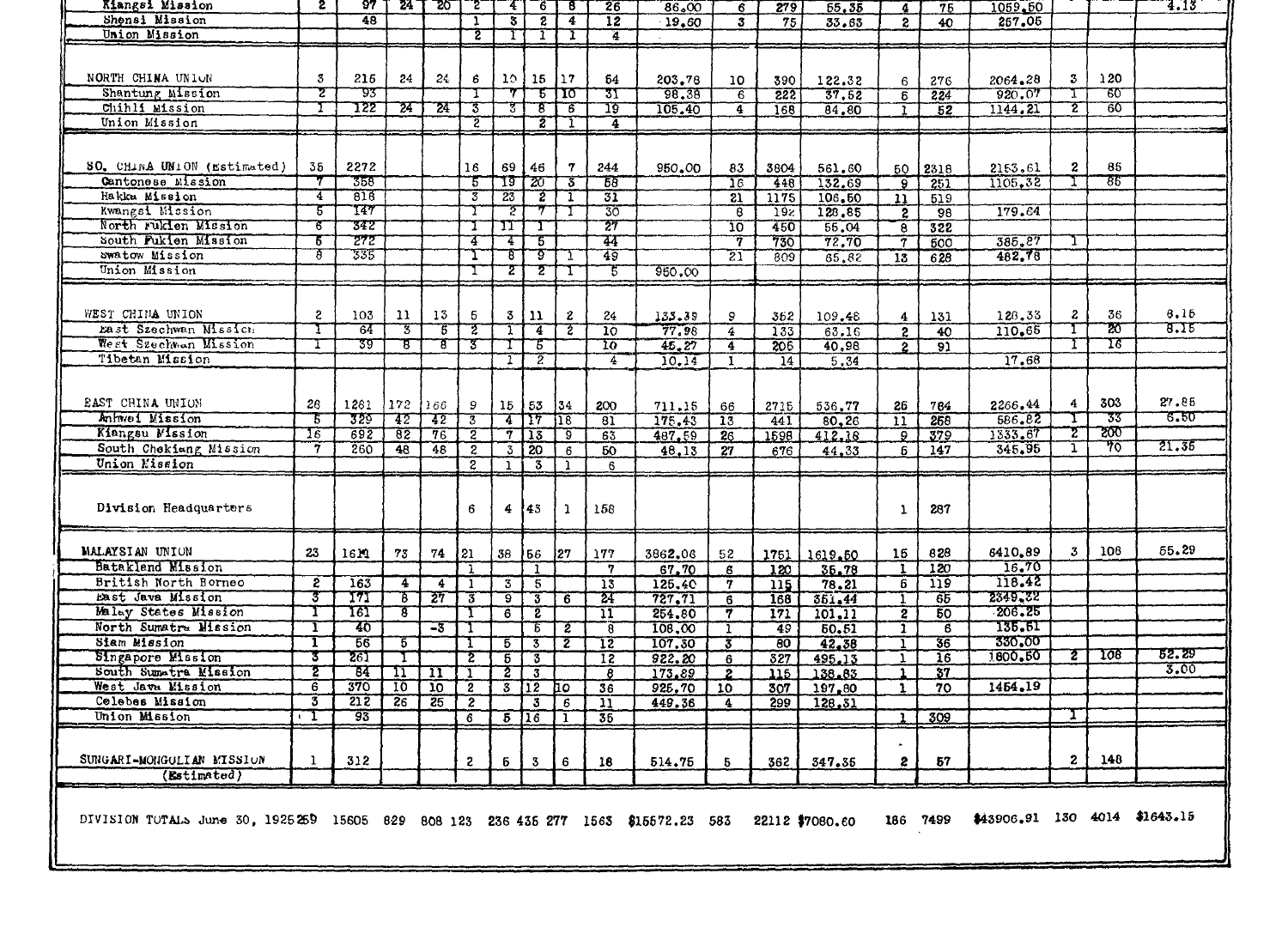# Statistical Report of the Far Eastern Division

|                   | 2                                  |                                                                                         |                                | 3                          | 4                             | 5                      | 6                  | 7                          | 8                     |                         | 9                  |          | 10                                        |        | п<br><b>BIBLE</b>                          |              | 12                      |                                       | 13                                          |
|-------------------|------------------------------------|-----------------------------------------------------------------------------------------|--------------------------------|----------------------------|-------------------------------|------------------------|--------------------|----------------------------|-----------------------|-------------------------|--------------------|----------|-------------------------------------------|--------|--------------------------------------------|--------------|-------------------------|---------------------------------------|---------------------------------------------|
| Number of Mission |                                    | NAME OF MISSION                                                                         |                                | Number of Mission<br>ssion |                               | nurches<br>ō           |                    | Baptized During<br>Quarter | ORDAINED<br>MINISTERS |                         | LICENSED           |          | <b>LICENSED</b><br>MINISTERS MISSIONARIES |        | WOMEN<br>(not includ-<br>ing column<br>10) |              | Foreign<br>(Unlicensed) |                                       | <b>BOOK AND</b><br>PERIODICAL<br>CANVASSERS |
|                   |                                    |                                                                                         |                                |                            | Number of Miss<br>Outstations | Number<br>Organized Cl |                    |                            | Foreign               | Native                  | Foreign            | Native   |                                           | Native | Foreign                                    | Native       | Other<br>V              | Foreign                               | Native                                      |
| 1                 | Division                           |                                                                                         |                                | I                          |                               |                        |                    |                            | 5                     | 1                       | 4                  |          | 37                                        | 6      |                                            |              |                         |                                       |                                             |
| 2                 | Philippine Union                   |                                                                                         |                                | 5                          | 81                            | 106                    | 6056               | 419                        | 7                     | 8                       | 2                  | 27       | 19                                        | 29     |                                            | 12           |                         |                                       | 70                                          |
| з                 | Chosen Union                       |                                                                                         |                                | 3                          | 17                            | 22                     | 1533               | 15                         | 5                     | 10                      | 7                  | 13       | 16                                        | 58     |                                            |              |                         | 2                                     | 27                                          |
| 4                 | Japan Union                        |                                                                                         |                                | 1                          | 15                            | 10                     | 448                | 21                         | 4                     | 4                       |                    | 9        | 5                                         | 5      |                                            | 1            | 9                       | 1                                     | 12                                          |
| 5                 |                                    | Manchurian Union                                                                        |                                | 2                          | 10                            | 9                      | 206                | 4                          | 4                     |                         |                    | 2        | 4                                         | 10     | $\mathbf{2}$                               | 1            |                         | ı                                     | 16                                          |
| 6                 |                                    | Central China Union                                                                     |                                | 5                          | 62                            | 20                     | 1568               | 90                         | 8                     | 8                       | 10                 | 22       | 15                                        | 47     |                                            | 4            |                         | 2                                     | 51                                          |
| 7                 |                                    | North China Union                                                                       |                                | 2                          | 9                             | 3                      | 215                | 24                         | 3                     | 3                       | 3                  | 7        | 6                                         | 9      |                                            | 2            |                         |                                       | 16                                          |
| 8                 |                                    | South China Union*                                                                      |                                | 7                          | 87                            | 35                     | 2272               |                            | 10                    | 6                       | 4                  | 65       | 18                                        | 28     |                                            | 18           |                         |                                       | 6                                           |
| 9                 |                                    | West China Union                                                                        |                                | 3                          | 5                             | 2                      | 103                | 11                         | 4                     | ſ                       | 1                  | 2        | 5                                         | 6      |                                            | $\mathbf{I}$ |                         |                                       | 1                                           |
| 10                |                                    | East China Union                                                                        |                                | 5                          | 63                            | 28                     | 1281               | 172                        | 6                     | 3                       | 2                  | 13       | i0                                        | 43     | ı                                          | 23           |                         |                                       | 33                                          |
| 11<br>12          | Malaysian Union                    | Sungari-MongolianMission*                                                               |                                | 12                         | 23<br>5                       | 23<br>1                | 1611               | 73                         | 18                    | $\overline{\mathbf{3}}$ | 7                  | 31       | 29                                        | 27     |                                            | 5            |                         |                                       | 26                                          |
| 13                |                                    | TOTALS, 2nd Qr. 1925                                                                    |                                | 46                         | 377                           |                        | 312<br>259 15605   | 829                        | 2<br>76               |                         | 41                 | 4<br>195 | 164                                       | 3      | 1                                          | ł<br>78      | 9                       | 13                                    | 6<br>264                                    |
| 14                |                                    | * Estimated. The totals given below for preceding years reveal the growth year by year. |                                |                            |                               |                        |                    |                            |                       | 47                      |                    |          |                                           | 271    | 4                                          |              |                         |                                       |                                             |
| 15                |                                    | Totals, 2nd Qr. 1924                                                                    |                                | 42                         | 358                           | 237                    | 13352              | 925                        | 69                    | 38                      | 41                 | 159      | 151                                       | 242    | 3                                          | 80           | 8                       | 12                                    | 208                                         |
| 16                |                                    | Totals, 2nd Qr. 1923                                                                    |                                | 46                         | 338                           | 234                    | 11662              | 838                        | 65                    | 40                      | 48                 | 139      | 157                                       | 216    | 2                                          | 80           | 11                      |                                       | 244<br>3                                    |
| 17                |                                    | Totals, 2nd Qr. 1922                                                                    |                                | 43                         | 315                           | 212                    | 10346              | 593                        | 54                    | 36                      | 50                 | 148      | 128                                       | 193    | 4                                          | 54           | 23                      | 8                                     | 194                                         |
| 18                |                                    | Totals, 2nd Qr. 1921                                                                    |                                | 41                         | 275                           | 177                    | 8648               | 644                        | 64                    | 28                      | 52                 | 148      | 175                                       | 168    | $\overline{2}$                             | 51           | 10                      | 4                                     | 164                                         |
|                   |                                    |                                                                                         |                                |                            |                               |                        |                    |                            |                       |                         |                    |          |                                           |        |                                            |              |                         |                                       |                                             |
| 25                | 26                                 | 27                                                                                      | 28                             |                            | 29                            |                        | 30                 |                            | 31                    |                         | 32                 |          | 33                                        |        | 34                                         |              | 35                      | 36                                    | 37                                          |
|                   |                                    |                                                                                         | Thirteenth Sabbath<br>Offering |                            |                               |                        |                    |                            |                       |                         |                    |          |                                           |        |                                            |              | Seating                 |                                       |                                             |
|                   | $\frac{\text{Atten}}{\text{S.S.}}$ |                                                                                         |                                |                            |                               |                        |                    |                            |                       |                         |                    |          |                                           |        | <b>Estimated Value</b>                     |              |                         |                                       | Enrolment<br>Church Schools                 |
|                   | Average<br>dance                   | e<br>Ofici                                                                              |                                |                            |                               |                        |                    |                            |                       |                         |                    |          | ပ                                         |        |                                            |              | Capacity                |                                       |                                             |
|                   |                                    |                                                                                         |                                |                            |                               |                        |                    |                            |                       |                         |                    |          | ÷,<br>ð                                   |        |                                            |              |                         |                                       |                                             |
| Number of Mission |                                    | si<br>Sorei<br>ŏ                                                                        |                                |                            | otal                          |                        | Sai<br>Su          |                            | Jalue<br>Value        |                         |                    | ∢        | ∠ື້ສີ່<br>2ສີ                             |        |                                            |              | Approximate             | Number of Church<br>Schools Conducted |                                             |
| 1                 |                                    |                                                                                         |                                |                            |                               |                        |                    |                            |                       |                         |                    |          |                                           |        |                                            |              |                         |                                       |                                             |
| 2                 | 4424                               | 1402.82                                                                                 | 373.07                         |                            | 1775.89                       |                        | 6763.41            |                            | 10456.40              |                         | 17219.81           |          | 80                                        |        | 18485.00                                   |              | 9080                    | 17                                    | 661                                         |
| 3                 | 3259                               | 750.12                                                                                  | 78.10                          |                            | 828.22                        |                        | 1039.37            |                            | 2360.60               |                         | 3406.98            |          | 57                                        |        | 11635.00                                   |              | 5580                    | 31                                    | 1067                                        |
| 4                 | 373                                | 389.17                                                                                  | 213.94                         |                            | 603.11                        |                        |                    |                            |                       |                         | 4864.30            |          | 7                                         |        | 16000.00                                   |              | 900                     |                                       |                                             |
| 5                 | 261                                | 98.39                                                                                   | 21.48                          |                            | 119.87                        |                        | 1258.35            |                            | 411.57                |                         | 1669.92            |          | 2                                         |        | 6000.00                                    |              | 275                     | 6                                     | 116                                         |
| 6<br>7            | 1807<br>350                        | 368.81<br>108.58                                                                        | 87.68<br>13.74                 |                            | 456.49                        |                        | 1594.30            |                            | 2128.05               |                         | 3722.35            |          | 19                                        |        | 10127.00                                   |              | 1800                    | 22                                    | 362                                         |
| 8                 | 3315                               | 457.50                                                                                  | 104.10                         |                            | 122.32<br>561.60              |                        | 1897.19<br>1090.92 |                            | 167.09<br>1062.69     |                         | 2064.28<br>2153.61 |          | 1<br>17                                   |        | 1500.00<br>13725.00                        |              | 400<br>4000             | 5<br>47                               | 187<br>2037                                 |
| 9                 | 267                                | 92.71                                                                                   | 16.77                          |                            | 109.48                        |                        | 84.23              |                            | 42.00                 |                         | 128.33             |          | $\mathbf{1}$                              |        | 3000.00                                    |              | 250                     | $\overline{4}$                        | 131                                         |
| 10                | 2233                               | 461.61                                                                                  | 75.16                          |                            | 536.77                        |                        | 942.88             |                            | 1323.56               |                         | 2266.44            |          | 7.                                        |        | 24325.00                                   |              | 1800                    | 23                                    | 673                                         |
| 11                | 1676                               | 1237.04                                                                                 | 382.46                         |                            | 1619.50                       |                        | 1884.88            |                            | 4485.95               |                         | 6410.89            |          | 8                                         |        | 30200.00                                   |              | 1450                    | 13                                    | 399                                         |
| 12                | 339                                | 284.50                                                                                  | 62.85                          |                            | 347.35                        |                        |                    |                            |                       |                         |                    |          |                                           |        |                                            |              |                         | $\overline{2}$                        | 57                                          |
| 13                | 18304                              | 5651.25                                                                                 | 1429.35                        |                            | 7080.60                       |                        | 16555.53           |                            | 22437.91              |                         | 43906.91           |          | 199                                       |        | 134997.00                                  |              | 25535                   | 170                                   | 5690                                        |
| 14                |                                    | Totals Year 1924, 1923, 1922, 1921, given below                                         |                                |                            |                               |                        |                    |                            |                       |                         |                    |          |                                           |        |                                            |              |                         |                                       |                                             |
| 15                | 16421                              | 4325.90                                                                                 | 1003.92                        |                            | 5329.82                       |                        | 6504.63            |                            | 18895.79              |                         | 38130.80           |          | 157                                       |        | 972881.00                                  |              | 21395                   | 142                                   | 4587                                        |
| 16                | 14049                              | 3672.74                                                                                 | 835.79                         |                            | 4508.53                       |                        | 8495.45            |                            | 24614.60              |                         | 41155.05           |          | 78                                        |        | 41085.00                                   |              | 8840                    | 133                                   | 4114                                        |
| 17                | 12224                              | 3239.38                                                                                 | 704.41                         |                            | 4261.37                       |                        | 9661.11            |                            | 13032.64              |                         | 24421.73           |          | 78                                        |        | 43825.00                                   |              | 10665                   | 141                                   | 3934                                        |
| 18                | 10051                              | 3694.45                                                                                 | 748.00                         |                            | 4442.45                       |                        | 8664.88            |                            | 12221.97              |                         | 22254.91           |          | 61                                        |        | 26468.00                                   |              | 7995                    | 122                                   | 3618                                        |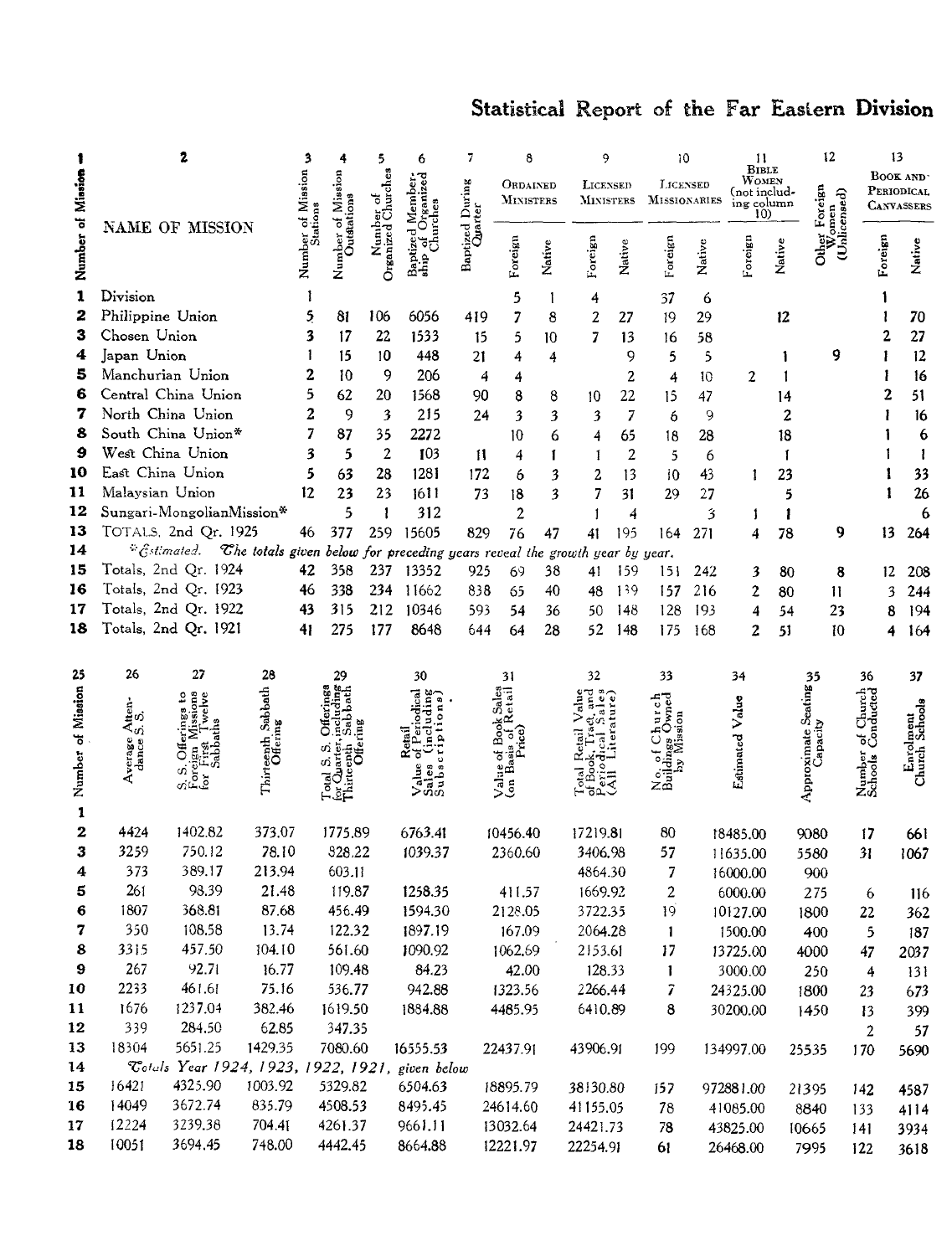# Mission for the Year Ending June 30, 1925

All Values in U.S. Gold

|                   | 14<br>Medical                               |                                      | 15                                              |                                  | 16                               |                      | 17                             |              |                                                    |             | 18<br>19                                                                                       | 20                                                                                                                                    |                                       | 21                                     | 22                                                                                                                                                                                                                                  | 23                                                                                       | 24                                                                                                 |
|-------------------|---------------------------------------------|--------------------------------------|-------------------------------------------------|----------------------------------|----------------------------------|----------------------|--------------------------------|--------------|----------------------------------------------------|-------------|------------------------------------------------------------------------------------------------|---------------------------------------------------------------------------------------------------------------------------------------|---------------------------------------|----------------------------------------|-------------------------------------------------------------------------------------------------------------------------------------------------------------------------------------------------------------------------------------|------------------------------------------------------------------------------------------|----------------------------------------------------------------------------------------------------|
| Number of Mission | WORKERS<br>(including<br>those<br>licensed) |                                      | OTHER<br>WORKERS<br>(not else-<br>where listed) |                                  | TOTAL<br>LABORERS<br>(net total) |                      | TITHE RECEIPTS<br>(U. S. GOLD) |              |                                                    |             | ಿರರ<br>as noted<br>$27,51$<br>issions<br>S. anc<br>Capita<br>ш<br>$\blacksquare$<br>oj<br>รั≊ุ | Contributions<br>Mission Work                                                                                                         |                                       |                                        | Consigle Churca<br>ocal Churca<br>. and Included<br>. This Nos.<br>$\begin{bmatrix} \text{umns} \\ \text{and} \ 2 \end{bmatrix}$                                                                                                    |                                                                                          |                                                                                                    |
|                   | Foreign                                     | Native                               | Native                                          | Foreign                          | Native                           | Foreign              | Native                         |              | Total tithe<br>Receipts<br>(Foreign<br>and Native) |             | I.F.m.s.<br>Columns<br>Tithe Per<br>$x$ cepting<br>$\alpha$<br>orei                            | Home Mission Work<br><i>Creduste</i> of Harvest<br>Ingathering and<br>Ingathering and<br>Sustentation Funds<br>$\overline{\text{at}}$ |                                       | Total Receipts,<br>Harvest Ingathering | .ocal<br>⊣ಿಕ್ಷಲಿ<br>೬ಾರ್ತಿ<br>ē.                                                                                                                                                                                                    | Number of<br>Sabbath-Schools                                                             | Membership                                                                                         |
| 1                 | 5                                           | 4                                    | 87                                              | 46                               | 112                              | \$1620.38            |                                |              | \$1620.38                                          |             |                                                                                                |                                                                                                                                       |                                       |                                        |                                                                                                                                                                                                                                     |                                                                                          |                                                                                                    |
| 2                 |                                             |                                      | 57                                              | 28                               | 203                              | 581.40               | 5974.84                        |              | 6556.24                                            |             | 360.65                                                                                         |                                                                                                                                       |                                       | 991.00                                 |                                                                                                                                                                                                                                     | 173                                                                                      | 5579                                                                                               |
| 3                 | $\boldsymbol{z}$                            |                                      | 21                                              | 28                               | 109                              | 774.65               | 1018.54                        |              | 1793.19                                            |             |                                                                                                | 26.15                                                                                                                                 |                                       |                                        | 138.83                                                                                                                                                                                                                              | 85                                                                                       | 3752                                                                                               |
| 4                 |                                             |                                      |                                                 | 18                               | 31                               | 447.12               | 1371.03                        |              | 1818.15                                            |             |                                                                                                | 132.07                                                                                                                                |                                       | 131.00                                 | 205.92                                                                                                                                                                                                                              | 15                                                                                       | 537                                                                                                |
| 5                 |                                             |                                      | 3                                               | 8                                | 34                               | 210.57               | 169.96                         |              | 380.53                                             |             | 12.88                                                                                          | 12.45                                                                                                                                 |                                       |                                        | 17.10                                                                                                                                                                                                                               | 12                                                                                       | 376                                                                                                |
| 6                 | 3                                           | 13                                   | $\mathbf{1}$                                    | 33                               | 196                              | 870.20               | 662.73                         |              | 1532.93                                            |             | 115.14                                                                                         |                                                                                                                                       |                                       | 429.86                                 | 11.87                                                                                                                                                                                                                               | 73                                                                                       | 2494                                                                                               |
| 7                 |                                             |                                      | 6                                               | 12                               | 42                               | 326.38               | 203.78                         |              | 530.16                                             |             | 55.83                                                                                          | .82                                                                                                                                   |                                       |                                        | 9.26                                                                                                                                                                                                                                | 10                                                                                       | 390                                                                                                |
| 8                 | 4                                           | $12 \,$                              | 72                                              | 32                               | 212                              | 900.00               | 950.00                         |              | 1850.00                                            |             | 330.00                                                                                         |                                                                                                                                       |                                       |                                        |                                                                                                                                                                                                                                     | 83                                                                                       | 3804                                                                                               |
| 9                 | 2                                           |                                      | $\overline{2}$                                  | 10                               | 14                               | 250.22               | 133.39                         |              | 383.61                                             |             | 57.45                                                                                          |                                                                                                                                       |                                       | 8.15                                   | 5.42                                                                                                                                                                                                                                | 9                                                                                        | 352                                                                                                |
| 10                |                                             |                                      | 29                                              | 18                               | 182                              | 792.58               | 711.15                         |              | 1503.73                                            |             | 312.68                                                                                         |                                                                                                                                       |                                       | 27.85                                  | 14.00                                                                                                                                                                                                                               | 66                                                                                       | 2715                                                                                               |
| 11                | 2                                           |                                      | 31                                              | 54                               | 123                              | 1561.16              | 3862.06                        |              | 5423.22                                            |             | 232.23                                                                                         | 28.11                                                                                                                                 |                                       | 55.29                                  | 705.01                                                                                                                                                                                                                              | 52                                                                                       | 1751                                                                                               |
| 12                |                                             |                                      |                                                 | 4                                | 14                               |                      | 514.75                         |              | 514.75                                             |             | 12.71                                                                                          |                                                                                                                                       |                                       |                                        |                                                                                                                                                                                                                                     | 5                                                                                        | 362                                                                                                |
| 13<br>14          | 18                                          | 29                                   | 319                                             | 291                              | 1272                             |                      | 8334.66 15572.23 23906.89      |              |                                                    |             | 1489.57                                                                                        | 199.60                                                                                                                                |                                       | 1643.15                                | 1107.41                                                                                                                                                                                                                             | 583                                                                                      | 22112                                                                                              |
| 15                | 12                                          | 29                                   | 226                                             | 271                              | 1028                             |                      | 7294.45 12137.17 19431.62      |              |                                                    |             | 1613.18                                                                                        | 165.80                                                                                                                                |                                       | 4205.79                                | 6354.49                                                                                                                                                                                                                             | 513                                                                                      | 19478                                                                                              |
| 16                | 13                                          | 42                                   | 238                                             | 283                              | 1037                             | 6409.23              |                                |              | 9972.64 16381.67                                   |             | 246.40                                                                                         | 115.33                                                                                                                                |                                       | 1090.23                                | 211.86                                                                                                                                                                                                                              | 483                                                                                      | 17354                                                                                              |
| 17                | 14                                          | 49                                   | 275                                             | 245                              | 996                              | 4655.04              |                                |              | 8595.11 13250.15                                   |             | 207.03                                                                                         | 155.75                                                                                                                                |                                       | 391.46                                 | 834.13                                                                                                                                                                                                                              | 421                                                                                      | 15174                                                                                              |
| 18                | 17                                          | 49                                   | 236                                             | 307                              | 887                              | 6778.43              |                                |              | 7738.26 14516.69                                   |             | 251.77                                                                                         | 293.10                                                                                                                                |                                       | 510.06                                 | 1587.78                                                                                                                                                                                                                             | 395                                                                                      | 12435                                                                                              |
|                   |                                             |                                      |                                                 |                                  |                                  |                      |                                |              |                                                    |             |                                                                                                |                                                                                                                                       |                                       |                                        |                                                                                                                                                                                                                                     |                                                                                          |                                                                                                    |
| 38                | 39                                          | 40                                   | 41                                              | 42                               | 43                               | 44                   |                                |              | 45                                                 | 46          | 47                                                                                             | 48                                                                                                                                    | 49                                    | 50                                     | 51                                                                                                                                                                                                                                  | 52                                                                                       | 53                                                                                                 |
|                   |                                             |                                      |                                                 |                                  |                                  | NUMBER OF<br>FOREIGN |                                |              | NUMBER OF<br>NATIVE                                |             |                                                                                                |                                                                                                                                       |                                       |                                        | .<br>Gr                                                                                                                                                                                                                             |                                                                                          |                                                                                                    |
|                   |                                             |                                      | Number of<br>Training Schools                   | Training Schools<br>Enrolment of | <b>Total Enrolment</b>           | TEACHERS             |                                |              | TEACHERS                                           | otal No. of |                                                                                                | aintenance<br>Schools<br>۰                                                                                                            |                                       | Membership                             | sing the second second second in the second second second in the second second second in the second second second second second second second second second second second second second second second second second second sec<br>m | w                                                                                        |                                                                                                    |
|                   |                                             |                                      |                                                 |                                  |                                  |                      |                                |              |                                                    |             |                                                                                                |                                                                                                                                       |                                       |                                        | ρ,                                                                                                                                                                                                                                  | ۵.                                                                                       |                                                                                                    |
|                   |                                             |                                      |                                                 |                                  |                                  | Men                  | Women                          | Men          | Women                                              |             |                                                                                                |                                                                                                                                       |                                       |                                        | ×                                                                                                                                                                                                                                   |                                                                                          |                                                                                                    |
| Number of Mission | Number of<br>Intermediate Schools           | Enrolment of<br>Intermediate Schools |                                                 |                                  |                                  |                      |                                |              |                                                    | ⊢⊢          | Estimated Value<br>School Buildings<br>and Equipment                                           | చికి న                                                                                                                                | Number of Young<br>People's Societies |                                        | Contribution<br>Foreign                                                                                                                                                                                                             | $\begin{array}{c} \text{Contributions for} \\ \text{Home} \\ \text{Work} \\ \end{array}$ | $\begin{array}{c} \textbf{Continuions for} \\ \textbf{Local Society} \\ \textbf{Work} \end{array}$ |
| $\mathbf{1}$      |                                             |                                      | 1                                               | 287                              | 287                              | 5                    | 4                              | 8            | 4                                                  | 21          | \$17000.00                                                                                     | \$6500.00                                                                                                                             |                                       |                                        |                                                                                                                                                                                                                                     |                                                                                          |                                                                                                    |
| $\mathbf 2$       |                                             |                                      | 1                                               | 230                              | 891                              | 4                    | 4                              | 14           | 10                                                 | 32          | 19100.00                                                                                       | 4334.40                                                                                                                               | 69                                    | 1681                                   |                                                                                                                                                                                                                                     | 13.79                                                                                    | 31.66                                                                                              |
| 3                 |                                             |                                      |                                                 | 148                              | 1215                             | 2                    | 2                              | 40           | 4                                                  | 48          | 14061.39                                                                                       | 3785.37                                                                                                                               | 31                                    | 1160                                   |                                                                                                                                                                                                                                     | 17.49                                                                                    | 7.33                                                                                               |
| 4                 |                                             |                                      | 1                                               | 40                               | 40                               | 2                    | 3                              |              |                                                    | 5           | 3000.00                                                                                        | 716.00                                                                                                                                | 4                                     | 65                                     |                                                                                                                                                                                                                                     |                                                                                          |                                                                                                    |
| 5                 | 1                                           | 12                                   |                                                 |                                  | 128                              | 1                    |                                | 5            | $\boldsymbol{2}$                                   | 8           | 695.00                                                                                         | 178.94                                                                                                                                | 8                                     | 146                                    | 1.76                                                                                                                                                                                                                                |                                                                                          |                                                                                                    |
| 6                 | 3                                           | 182                                  |                                                 |                                  | 544                              | 3                    | 5                              | 37           | 4                                                  | 49          | 16410.00                                                                                       | 1245.00                                                                                                                               | 2                                     | 162                                    |                                                                                                                                                                                                                                     |                                                                                          |                                                                                                    |
| 7                 | 1                                           | 89                                   |                                                 |                                  | 276                              | 1                    | 3                              | 9            | 3                                                  | 16          | 5100.00                                                                                        | 7.28                                                                                                                                  | 3                                     | 120                                    |                                                                                                                                                                                                                                     |                                                                                          |                                                                                                    |
| 8                 | 3                                           | 281                                  |                                                 |                                  | 2318                             | 4                    | 6                              | 76           | 23                                                 | 109         | 30982.00                                                                                       | 4808.05                                                                                                                               | 2                                     | 85                                     |                                                                                                                                                                                                                                     |                                                                                          |                                                                                                    |
| 9                 |                                             |                                      |                                                 |                                  | 131                              |                      | 1                              | 9            | 3                                                  | 13          | 650.00                                                                                         | 365.00                                                                                                                                | 2                                     | 36                                     |                                                                                                                                                                                                                                     |                                                                                          |                                                                                                    |
| 10                | $\bf{2}$                                    | 111                                  |                                                 |                                  | 784                              | 1                    | 1                              | 28           | 8                                                  | 38          | 2825.00                                                                                        | 1030.06                                                                                                                               | 4                                     | 303                                    |                                                                                                                                                                                                                                     |                                                                                          |                                                                                                    |
| 11                | 1                                           | 120                                  | 1                                               | 309                              | 828                              | 4                    | 7                              | 27           | 5                                                  | 43          | 39974.00                                                                                       | 226.60                                                                                                                                | 3                                     | 108                                    |                                                                                                                                                                                                                                     | 43.92                                                                                    |                                                                                                    |
| 12                |                                             |                                      |                                                 |                                  | 57                               |                      |                                | $\mathbf{1}$ | 3                                                  | 4           |                                                                                                | 213.48                                                                                                                                | $\boldsymbol{2}$                      | 148                                    |                                                                                                                                                                                                                                     |                                                                                          |                                                                                                    |
| 13                | $\mathbf{11}$                               | 795                                  | 5                                               | 1014                             | 7499                             | 27                   | 36                             | 254          | 69                                                 | 386         | 149797.39                                                                                      | 23410.18                                                                                                                              | 130                                   | 4014                                   | 1.76                                                                                                                                                                                                                                | 75.20                                                                                    | 38,99                                                                                              |
| 14                |                                             |                                      |                                                 |                                  |                                  |                      |                                |              |                                                    |             |                                                                                                |                                                                                                                                       |                                       |                                        |                                                                                                                                                                                                                                     |                                                                                          |                                                                                                    |
|                   |                                             |                                      |                                                 | 789                              |                                  |                      | 30                             | 228          | 60                                                 | 344         | 105853.69                                                                                      | 11973.60                                                                                                                              | 87                                    | 3441                                   | 4.06                                                                                                                                                                                                                                | 16.71                                                                                    | 8.87                                                                                               |
| 15                | 9                                           | 844                                  | 5                                               |                                  | 6220                             | 26                   |                                |              |                                                    |             |                                                                                                |                                                                                                                                       |                                       |                                        |                                                                                                                                                                                                                                     |                                                                                          |                                                                                                    |
| 16                | 12                                          | 835                                  | 5                                               | 1047                             | 5976                             | 20                   | 32                             | 212          | 70                                                 | 334         | 92063.55                                                                                       | 12929.76                                                                                                                              | 81                                    |                                        |                                                                                                                                                                                                                                     | 11.39                                                                                    |                                                                                                    |
| 17                | $\boldsymbol{\mathsf{11}}$                  | 823                                  | 5                                               | 744                              | 5425                             | 22                   | 22                             | 204          | 55                                                 | 303         | 99213.08                                                                                       | 10637.70                                                                                                                              | 41                                    | 2738                                   | 18.58                                                                                                                                                                                                                               |                                                                                          | 90.79<br>39.36                                                                                     |
| 18                | 9                                           | 686                                  | 5                                               | 603                              | 4996                             | 23                   | 17                             | 180          | 47                                                 | 268         | 86446.60                                                                                       | 12240.37                                                                                                                              | 21                                    | 1396<br>576                            |                                                                                                                                                                                                                                     | 14.44                                                                                    | 43.28                                                                                              |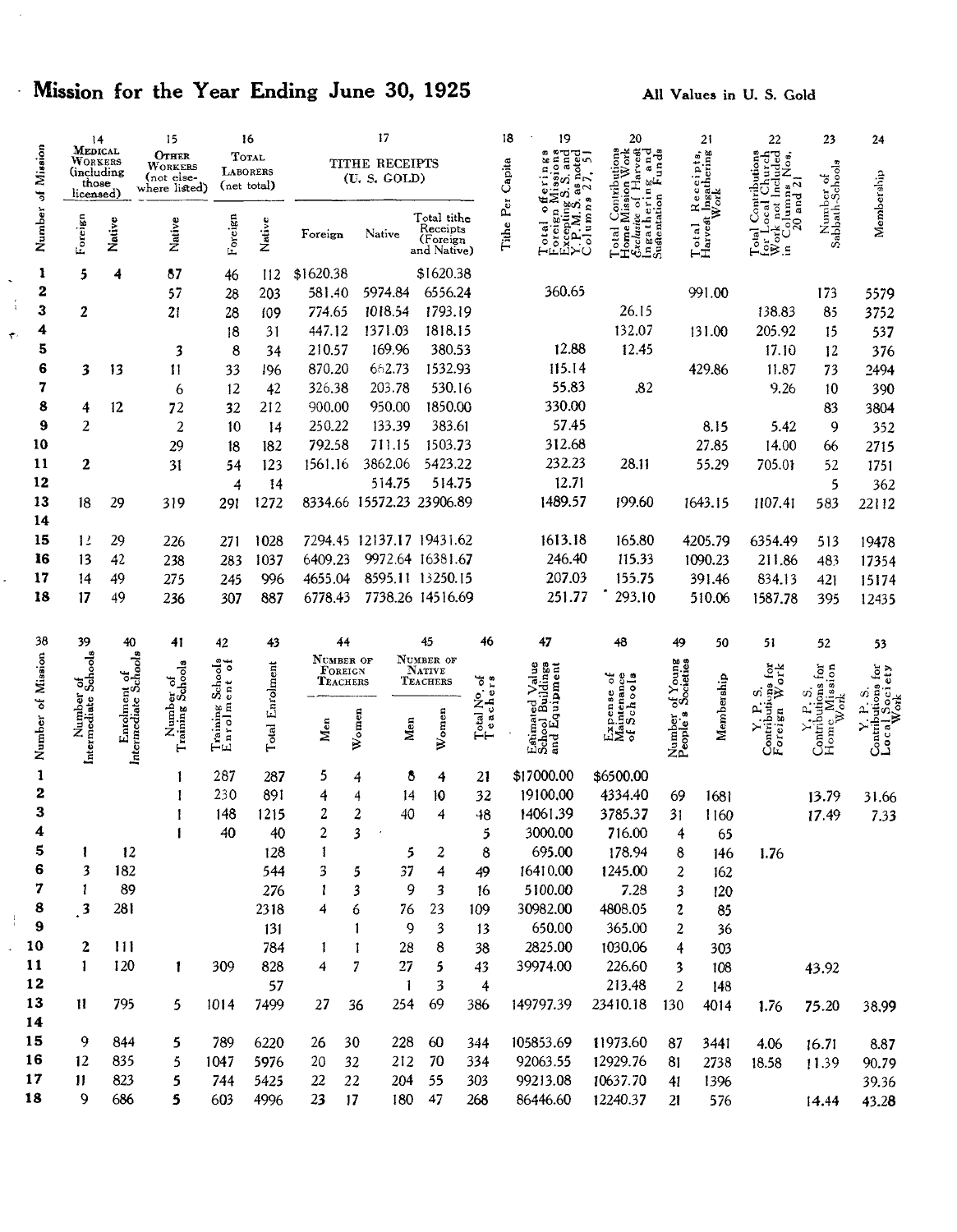# Biennial Session—East China Union, Shanghai, Sept. 4-12, 1925

#### **The East China Union Mission**

*(Synopsis of the report rendered by Pastor J. G. Gjording, superintendent of the East China Union, at the opening of the biennial session, Shanghai, Sept. 6, 1925)* 

We have gathered at this time to seek God and to transact business pertaining to His sacred work in East China, The blessings of life, of health, of liberty to worship God, of daily spiritual strength, that have come to us from God's beneficent hand since we were last assembled in executive session, surely bring grateful and reverent praise from every heart.

The trials and difficulties through which we have been passing the past year or two, have led us to realize more fully than ever before the deep-seated faith of our fellow believers, whose unswerving loyalty amid civil strife has brought great prosperity to the cause of God and joy to cur hearts. More and more we must plan on placing large responsibility on those who are growing in grace and in a knowledge of truth in these fields.

We rejoice in 536 new members baptized into the faith during the last eighteen-month biennial period (for it is only about eighteen months since we were together in Nanking in Union session). At the beginning of the biennial period under review our baptized church membership was *944;at* the present time it is 1,465,—a net gain of 521, or fifty-five per cent. Almost 100 per cent. of the baptisms have pplied on the membership gain. This is a marked improvement; for in our last report we could apply only 69 per cent. of the baptisms to the net gain. We *rejoice in having almost*  reached the membership goal fixed at our last general meeting, of 1,500 baptized believers; and inasmuch as we still have four months of the time allotted (to Dec. 31, 1925) for the attainment of our named goal, we have every prospect of reaching and even passing it. If present indications can be made a reality, we should have fully 1,600 church members in the East China Union by the close of the present year. What shall we set as our soul-winning goal for the coming biennial period?

In our field we have 9 ordained ministers, 14 licentiates, 54 licensed missionaries, 24 Bible women. 33 colporteurs, 38 teachers, 10 office and other helpers—a total of 182, which is an increase of 39 over the previous period. The -largest gain has been in the number of colporteurs.

For the eighteen months tithes and offerings have amounted to \$30,162.14 Mex., as follows: Tithe, \$18,684.42; Sabbath school gifts, \$6,296.75; general and specific offerings, \$5,684.97. These figures represent small gains over corresponding periods in former years. While grateful to God for what has been received, we feel confident we can do far more, and are determined to help our brethren and sisters to learn to abound in liberality.

Undoubtedly the greatest blessing that has come to us is the call to a spiritual revival and reformation, the effects of which are already visible in the increased number of souls won to Christ during the past four months. It is surely to the glory of God that we are able to report for the past eighteen months a net gain in church membership in excess of the net gain for the preceding five years. Perhaps one of our greatest needs during the coming biennial

term, is our need of more prayer, more zeal in soul winning, more of the power of God with us in our labors, in order that we may get out of the "hundreds" class and into the "thousands" class in gathering a harvest of souls for the Kingdom.

We need to make our Sabbath schools greater soul-saving agencies; we need to lend to the Sabbath school work our entire support.

We need to make our educational work more productive in soul-winning. And we need to conduct Bible schools for the further training of our workers. We believe that if our school teachers could be drafted into evangelistic service during the summer season, this plan would result in lasting benefit to all concerned. We need to recruit for colporteurs; and we need to carry upon our hearts the col'porteurevangelists already in the field. We need a physician who can make regular trips through the fields and establish a chain of simple treatment-rooms in connection with our chapels. We need an army of consecrated nurses to locate in our large centers to care for the sick and to do general medical missionary work. And we surely should have at least one medical dispensary in each of our provincial missions.

As ministers and Bible workers and church elders, we need to enter into our chambers and wrestle with God for the souls of men and women lost in sin. We need to *avail* ourselves of the advantages afforded by the recently formed Ministerial Association. We need to give close study to the problem of bringing a knowledge of the third angel's message to the thousands of villages in the rural districts of our field. The few attempts already made along this lire, reveal the fact that this is one of the most effectual methods of building up substantial constituencies.

Our greatest need, we believe, is the need of spiritual power, and of a larger vision of the work in this field. With the indwelling of the Holy Spirit to make Christ real to us, we may be fitted up for the execution of that larger vision. In love we shall be willing to lay all upon the altar, and become all things to all men, that the honest in heart may be saved. To this end shall we not consecrate our all to the Master, in order that His way may be accomplished more perfectly through us during our next biennial period, and also in order that we may be led to aspire to attain a goal of a thousand souls a year in the East China Union? Faith in God, more earnest praying, harder working, will bring these results about. Shall we not covenant to go all the way with our Lord, that He may completely dominate the whole life?

J. G. Giording.

# **Treasurer's Report—East China Union**

*tYls rendered by Brother M.* C. *Ackley, secretarytreasurer, at the fourth biennial session, Sept. 7, 1925)* 

It is a high honor to be associated with so many of like precious faith. As we look at the chart which shows the increases in membership in the three provinces of the East China Union, together with the total from 1919, when the Union was organized, to the present date of Aug. 31, 1925, it makes us glad to see that the Union has gained every year. Beginning with

a membership of 629 and gaining 15 for the first year, there has been a gradual increase each year until the eight months of this year we have had a net gain of 364 members, making a total for the Union of 1465, You will please notice that in the Kiangsu Mission alone, on Aug. 31, 1925, the membership of 845 was more than the total for the whole Union on Dec. 31, 1922. Prospects are good for the doubling of our membership of Dec. 31, 1922, at the close of this present year, reaching a total of nearly 1,700.

For the first eight months of this year Anhwei shows .96 new baptized believers for each worker, Kiangsu shows 3.71 for each worker, and Chekiang 1.84 persons, the average for the Union being 2.17.

As regards the percentage of self-support of the three provinces and the average for the whole Union, the best showing comes in 1920, when the average for the Union was 42 4 per cent of self-support ; but from that time on the percentage falls to 30.2 per cent, which is the average for the first six months of this year. This average will undoubtedly be higher by the close of this year on account of the Harvest Ingathering and annual offering yet to be received.

There has been a steady gain in the amount of tithe received by the provinces.

Let us all unite in combining all our energies and powers in seeking God for the last home stretch in the finishing of the work of God for all peoples.

M. C. Ackley.

## **Sabbath School Work in the East China Union**

*('Report of Mrs. Florence E. Wood, secretary Sabbath-school Department of the East China Union Mission, at the biennial session, Shanghai, September 4-12, 1925)* 

During the year and a half ending June 30, 1925, to which time our last statistical report was made, 827 members were added to our Sabbath schools in this Union, making a total membership of 2,854, *as* compared with 2.027 reported at our last biennial session. Of the above number, 129 were added to the schools in the Anhwei Mission, 73 to the schools in the South Chekiang Mission, and 625 to those in the Kiangsu Mission. Although little more than two months have elapsed since our last report was made to the Far Eastern Division, the figures given at that time are already far out of date, for during the present quarter 3 additional schools have been organized in Anhwei, 2 in South Chekiang, and 6 in Kiangsu. When these schools are added to the schools in operation June 30, the total number will be 78, or seventeen more than we *were* able to report at our last Union meeting, No doubt these new schools will also materially increase **our membership.** 

**Although growth** in Sabbath school membership is largely dependent upon the growth of the general work throughout the field, yet much can be done by well directed effort on the part of the Sabbath school department to hold and increase the membership of the schools already in operation. A general campaign with this object in view, beginning soon after the close of this meeting, and continuing until the end of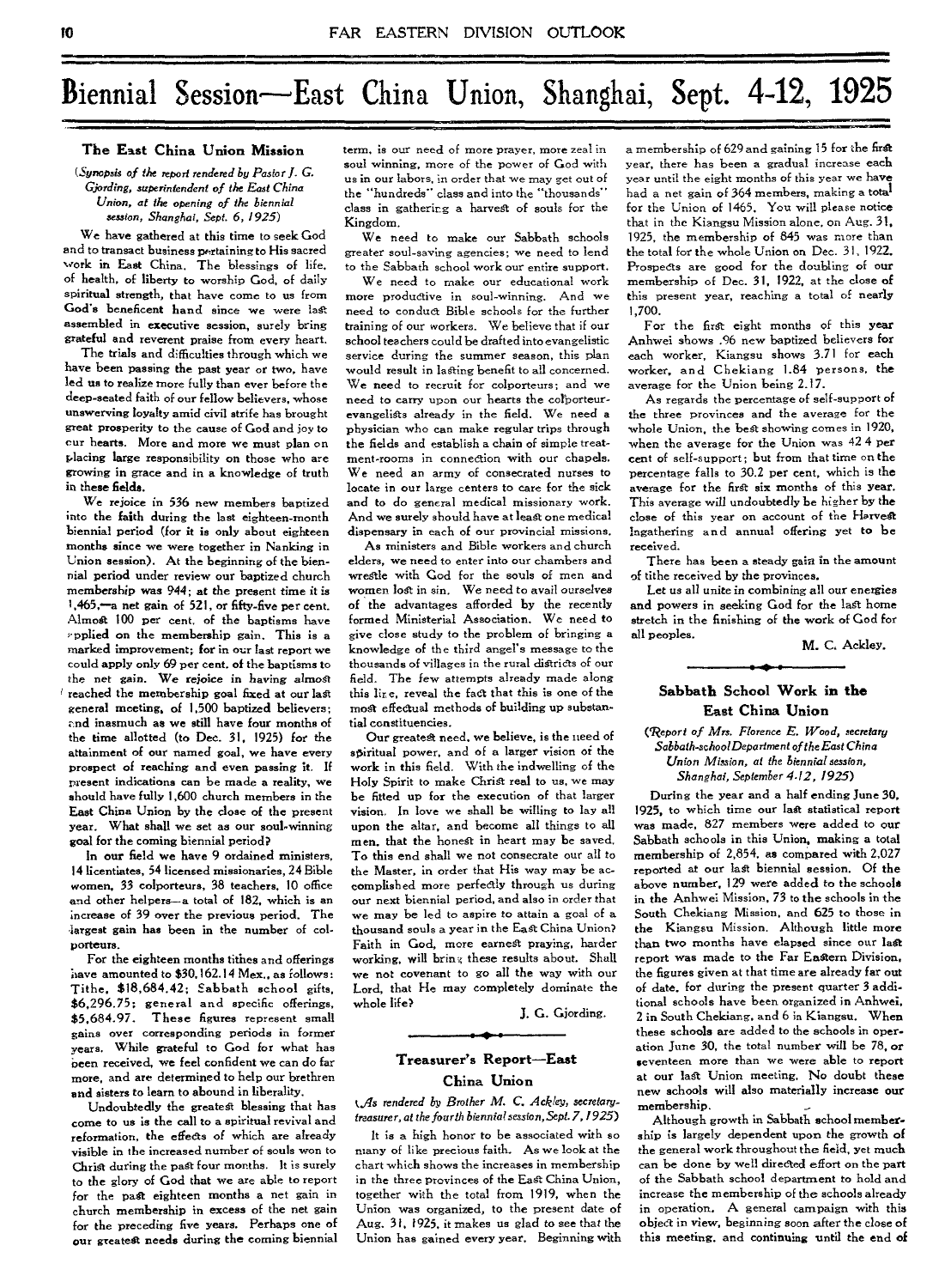the year should bring our membership at that time up to at least 3,500. We believe this is a conservative estimate of what may be done. We wish to express appreciation of the faithful work done by our Sabbath school officers and others in promoting this feature of the Sabbath school.

We should not only strive to increase our membership, however, but we should also labor to bring our schools up to a higher standard. To this end we should endeavor to keep before them the four other goals recommended by the General Conference Sabbath school department. During this biennial period, 3,448 Cards of Honor with the blue seal have been issued, which shows that many are individually reaching the goal of perfed attendance.

The daily study goal is gradually assuming its rightful place in our Sabbath school work in this Union. During the year and a half, 679 cards with the red seal were issued. We believe that there is now and will continue to be a steady increase in the number of those who will "set apart a little time each day for the study of the Sabbath school lesson" in harmony with the instruction of the Lord. During at least a part of the last school year, the Sabbath school lesson was studied in connection with the daily worship hour in both dormitories of the Shanghai Missionary College, and we hope

this good work may- be continued throughout the coming year. At our Range Road Church, in Shanghai, approximately fifty members are following the daily study plan, and many of the smaller schools have a good list of members who reach this goal every quarter.

Our Sabbath school offerings for the year and a half amounted to \$6,290.41 Mex. which *is* 577.16 more than our *offerings for the similar*  period previous to the time covered by this report. Of this amount \$254.24 were Birthday offerings. The General Conference has recently launched what is known as the "Investment Fund" as a means of further increasing our Sabbath school offerings. We hope our people in this field may accept the plan with enthusiasm, and we believe it will bring similar returns to those in the United States and other places where it has been adopted.

As is sometimes the case with things which are new, some of our schools have been slow to undertake the Training Course work for Sabbath school officers and teachers, but sixty-eight members enrolled to take this course, and the examination papers of practically one-third of this number have already been received. As a general rule, the schools which show the greatest progress are those which respond the most quickly to any new plan which is advanced by

the department. We hope that many more will fall into line when the next training course begins, and endeavor to obtain from it all the help possible in doing really efficient work in *this* important department of the Lord's work.

The larger schools throughout the Union as well as many of the smaller ones are working on the memory texts recommended by the *Division Sabbath* school department. Although we have encouraged our schools not to attempt to finish this work quickly, but rather to work at it steadily that those who learn slowly *may*  keep pace, yet quite a number have already finished memorizing these texts and received five-star certificates.

The object of the remaining goal. 'Personal Work for Every Pupil" is expressed in the following extract from the Testimonies: Sabbath school should be one of the greatest instrumentalities and the most effectual in bringing souls to Christ." That the Sabbath school department of the East China Union may fill this place in the work of the third angel's message is the one great object for which we are laboring. We have faith to believe that when our Lord *returns,* many "from the land of Sinim- will have a place in His kingdom as a result of the work of our Sabbath schools in this Union. *Florence* E. Wood.



A large party of workers for various portions of the Far Eastern Division field reached Shanghai by the *Embress of Russia*, September 8, 1925.<br>Several of these have come as the result of arrangements entered into by the H Second Row: Mrs. Hurd, Mrs. Frederick Lee, Mrs. Frederick Griggs, Mrs. H. W. Miller, Miss Maude Miller, Mrs. Theo. Wangerin and daughter; Frc..t Row: Vina Hurd, Milton Lee, Mary Lou Lee, Dorothy Lee, Clarence Miller, a visitor, Anna Lee,